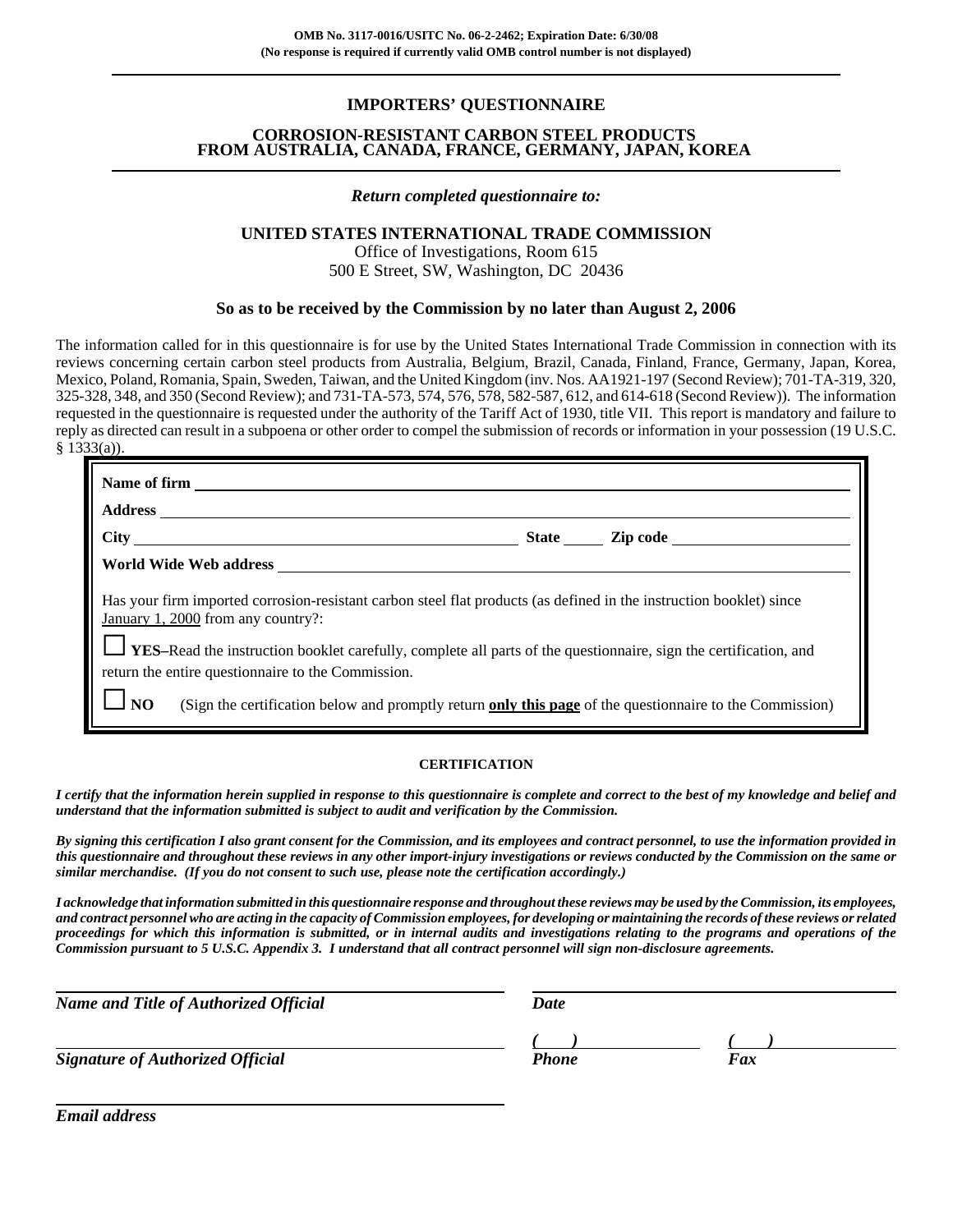## **PART I.--GENERAL QUESTIONS**

The questions in this questionnaire have been reviewed with market participants to ensure that issues of concern are adequately addressed and that data requests are sufficient, meaningful, and as limited as possible. Public reporting burden for this questionnaire is estimated to average 20 hours per response, including the time for reviewing instructions, searching existing data sources, gathering the data needed, and completing and reviewing the questionnaire. Send comments regarding the accuracy of this burden estimate or any other aspect of this collection of information, including suggestions for reducing the burden, to the Office of Investigations, U.S. International Trade Commission, 500 E Street, SW, Washington, DC 20436.

I-1a. Please report below the actual number of hours required and the cost to your firm of preparing the reply to this questionnaire and completing the form.

hours dollars

- I-1b. We are interested in any comments you may have for improving this questionnaire in general or the clarity of specific questions. Please attach such comments to your response or send them to the above address.
- I-2. Provide the name and address of establishment(s) covered by this questionnaire (see pages 3-4 of the instruction booklet for reporting guidelines). If your firm is publicly traded, please specify the stock exchange and trading symbol.

| No        | $\Box$ Yes--List the following information.                                                                                                                                                                                                                               |                               |
|-----------|---------------------------------------------------------------------------------------------------------------------------------------------------------------------------------------------------------------------------------------------------------------------------|-------------------------------|
| Firm name | Address                                                                                                                                                                                                                                                                   | <b>Extent of</b><br>ownership |
|           |                                                                                                                                                                                                                                                                           |                               |
|           |                                                                                                                                                                                                                                                                           |                               |
|           |                                                                                                                                                                                                                                                                           |                               |
|           | Does your firm have any related firms, either domestic or foreign, which are engaged in<br>importing into the United States or exporting to the United States corrosion-resistant carbon steel<br>flat products from Australia, Canada, France, Germany, Japan, or Korea? |                               |
| $\Box$ No | $\Box$ Yes--List the following information.                                                                                                                                                                                                                               |                               |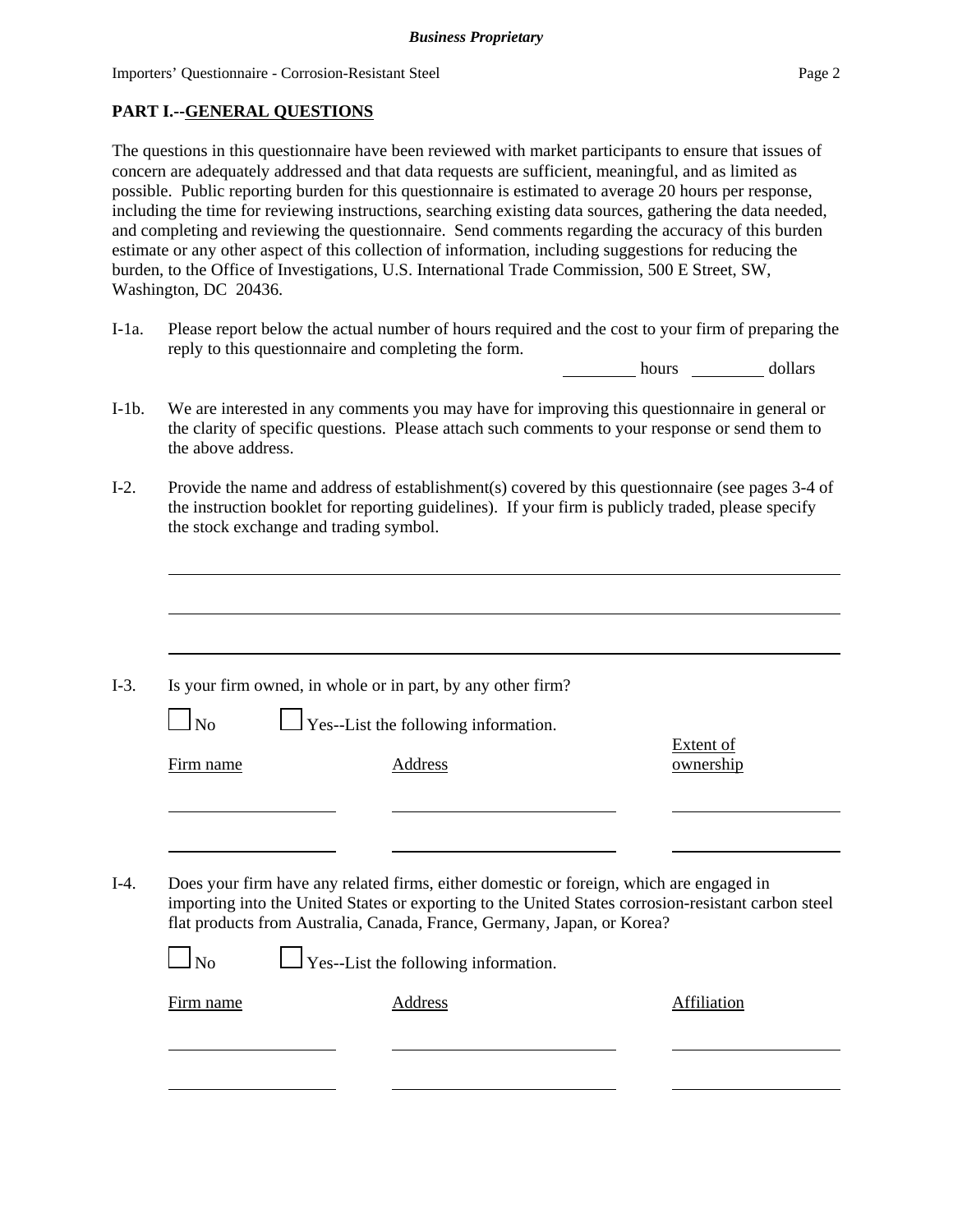# **PART I.--GENERAL QUESTIONS--***Continued*

|                     | Does your firm have any related firms, either domestic or foreign, which are engaged in<br>importing into the United States or exporting to the United States corrosion-resistant carbon steel<br>flat products from countries other than Australia, Canada, France, Germany, Japan, or Korea?<br>$\frac{1}{2}$ Yes--List the following information.<br>N <sub>o</sub> |                                      |                                                                                                                                                                                                        |                                                                               |            |  |  |
|---------------------|------------------------------------------------------------------------------------------------------------------------------------------------------------------------------------------------------------------------------------------------------------------------------------------------------------------------------------------------------------------------|--------------------------------------|--------------------------------------------------------------------------------------------------------------------------------------------------------------------------------------------------------|-------------------------------------------------------------------------------|------------|--|--|
|                     |                                                                                                                                                                                                                                                                                                                                                                        |                                      |                                                                                                                                                                                                        |                                                                               |            |  |  |
| Country/Firm name   |                                                                                                                                                                                                                                                                                                                                                                        | Address                              | Affiliation                                                                                                                                                                                            |                                                                               | Product(s) |  |  |
|                     | production of corrosion-resistant steel?                                                                                                                                                                                                                                                                                                                               |                                      | Does your firm have any related firms, either domestic or foreign, which are engaged in the                                                                                                            |                                                                               |            |  |  |
| N <sub>o</sub>      |                                                                                                                                                                                                                                                                                                                                                                        | Yes--List the following information. |                                                                                                                                                                                                        |                                                                               |            |  |  |
| Firm name           |                                                                                                                                                                                                                                                                                                                                                                        | <b>Address</b>                       |                                                                                                                                                                                                        | <b>Affiliation</b>                                                            |            |  |  |
|                     | than one answer may be applicable.<br>Importer of record                                                                                                                                                                                                                                                                                                               | Consignee of the imported product(s) | Please indicate the nature of your firm's importing operations on corrosion-resistant steel. More                                                                                                      | Takes title to the imported product(s)<br>Customs broker or freight forwarder |            |  |  |
|                     |                                                                                                                                                                                                                                                                                                                                                                        |                                      | If your firm is an importer of record of corrosion-resistant steel but is <b>not</b> the consignee, please<br>list the consignees below (company name, address, telephone, and individual to contact). |                                                                               |            |  |  |
|                     |                                                                                                                                                                                                                                                                                                                                                                        |                                      | Please indicate whether your firm enters corrosion-resistant steel into, or withdraws such<br>merchandise from, foreign trade zones or bonded warehouses.                                              |                                                                               |            |  |  |
| Foreign trade zones |                                                                                                                                                                                                                                                                                                                                                                        | No                                   | Yes--list location(s):                                                                                                                                                                                 |                                                                               |            |  |  |
|                     |                                                                                                                                                                                                                                                                                                                                                                        |                                      |                                                                                                                                                                                                        |                                                                               |            |  |  |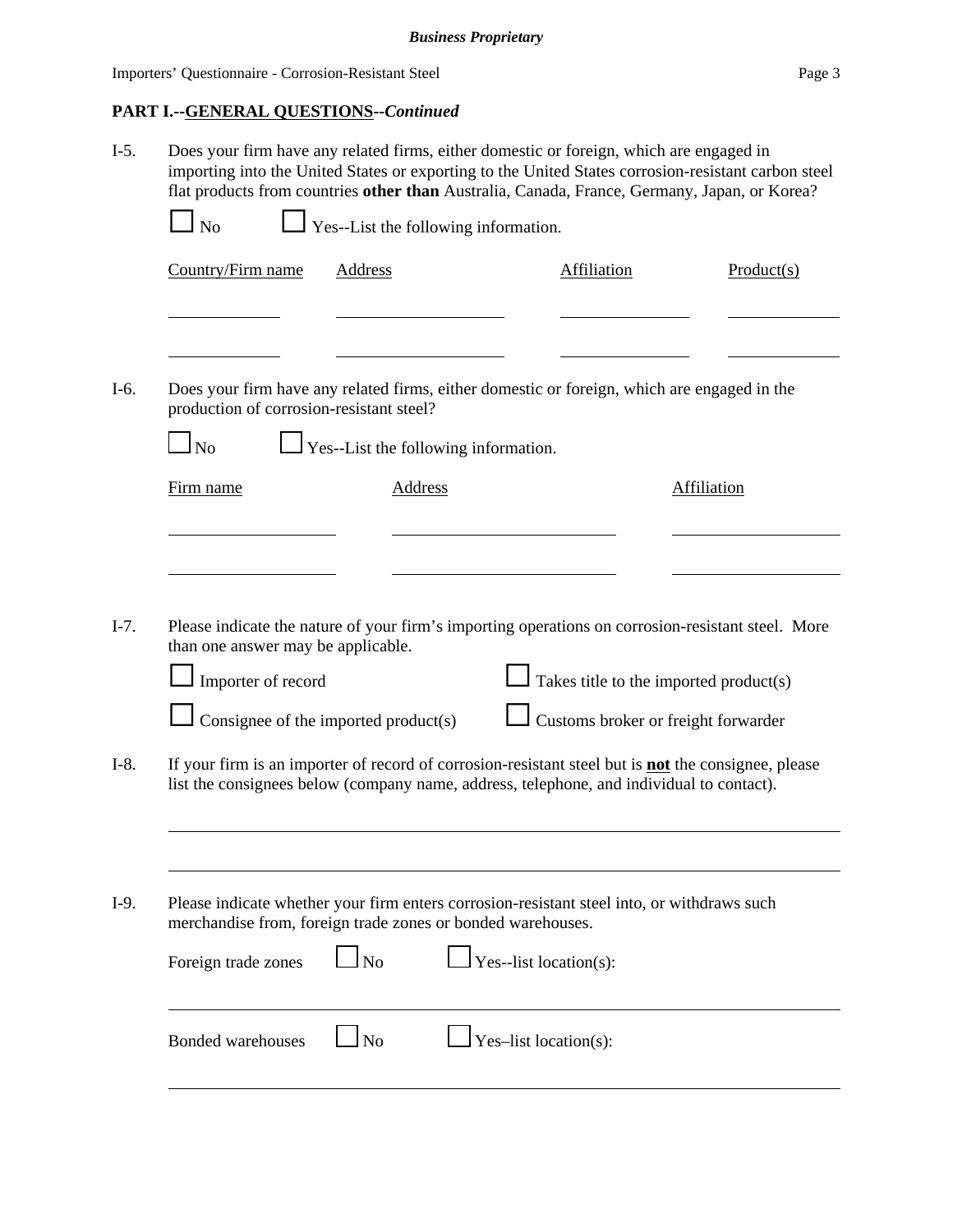#### **PART I.--GENERAL QUESTIONS--***Continued*

I-10. Please indicate whether your firm imports corrosion-resistant steel under the TIB (temporary importation under bond) program.

 $N_0$   $V_{\text{ex}}$ 

I-11. In Parts IV of this questionnaire we request a copy of your company's business plan. Does your company or any related firm have a business plan or any internal documents that describe, discuss, or analyze expected future market conditions for corrosion-resistant steel?

| $\Box$ No |  | $\Box$ Yes--Please provide the requested documents. If you are not providing the |  |
|-----------|--|----------------------------------------------------------------------------------|--|
|           |  | requested documents, please explain why not.                                     |  |

I-12. To your knowledge, have the products subject to these reviews been the subject of any other import relief investigations in the United States or in any other countries?

| $\Box$ No | Yes- |
|-----------|------|
|-----------|------|

--Please specify.

- I-13. Do free trade agreements such as NAFTA affect the character of your firm's operations?
	- $\Box$  Yes--Please explain how and to what extent the character of your operations are affected by free trade agreements.

#### **PART II.--TRADE AND RELATED INFORMATION**

Further information on this part of the questionnaire can be obtained from Elizabeth Haines (202-205-3200). **Supply all data requested on a calendar-year basis.**

*Please indicate whether any of your answers apply to only a specific country of origin. The subject countries of origin for imports of corrosion-resistant flat products are Australia, Canada, France, Germany, Japan, and Korea***.** *If you do not specify, it will be assumed that your answer applies to all types of carbon steel products imported by your firm from all of the subject countries. Please attach additional pages if necessary.* 

II-1. Who should be contacted regarding the requested trade and related information?

Company contact:

Name and title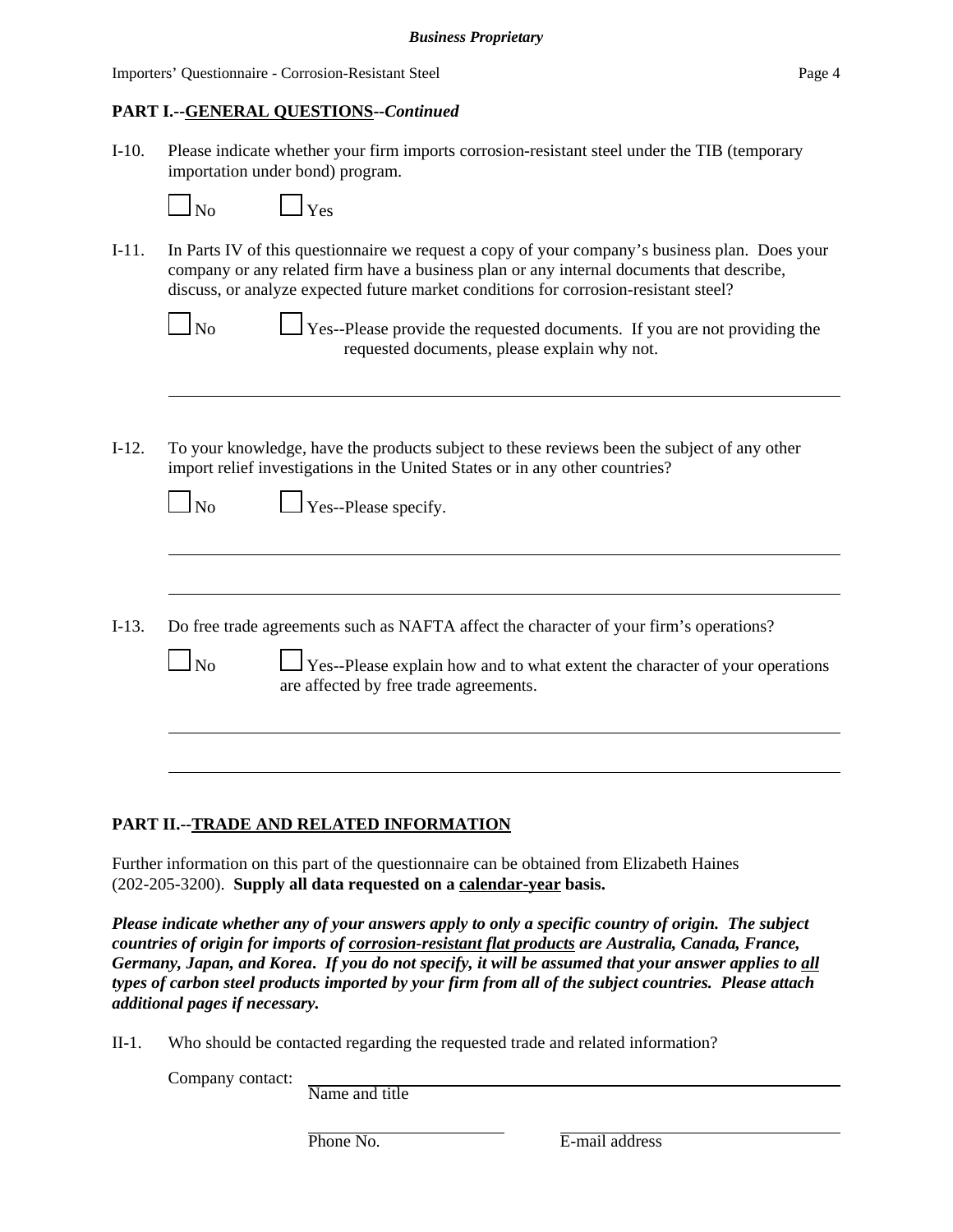#### **PART II.--TRADE AND RELATED INFORMATION--***Continued*

II-2. Has your firm experienced any change in the character of its operations or organization relating to the importation of corrosion-resistant steel since January 1, 2000?

| $\Box$ Plant openings                   | Relocations                   |
|-----------------------------------------|-------------------------------|
| $\Box$ Expansions                       | $\Box$ Acquisitions           |
| $\Box$ Consolidations                   | $\Box$ Closures               |
| $\Box$ Prolonged shutdowns <sup>1</sup> | $\Box$ Other (please explain) |
| Revised labor agreements <sup>2</sup>   |                               |
|                                         |                               |

<sup>1</sup> Reasons include strikes or equipment failure; curtailment of production because of shortages of materials; or any other change in the character of your operations or organization.

 $<sup>2</sup>$  Changes in wages, benefits, or work rules; or any other change in labor agreements.</sup>

Please supply details as to the time, nature, and significance of any such changes, and provide underlying assumptions, together with relevant portions of business plans, public corporate filings or other internal documentation, that address this issue in the space below.

| II-3. | Does your firm anticipate any changes in the character of your operations or organization (as     |
|-------|---------------------------------------------------------------------------------------------------|
|       | noted above) relating to the importation of corrosion-resistant carbon steel flat products in the |
|       | future?                                                                                           |

| ۰, |
|----|
|----|

 No Yes--Supply details as to the time, nature, and significance of such changes and provide underlying assumptions, along with relevant portions of business plans or other supporting documentation, that address this issue.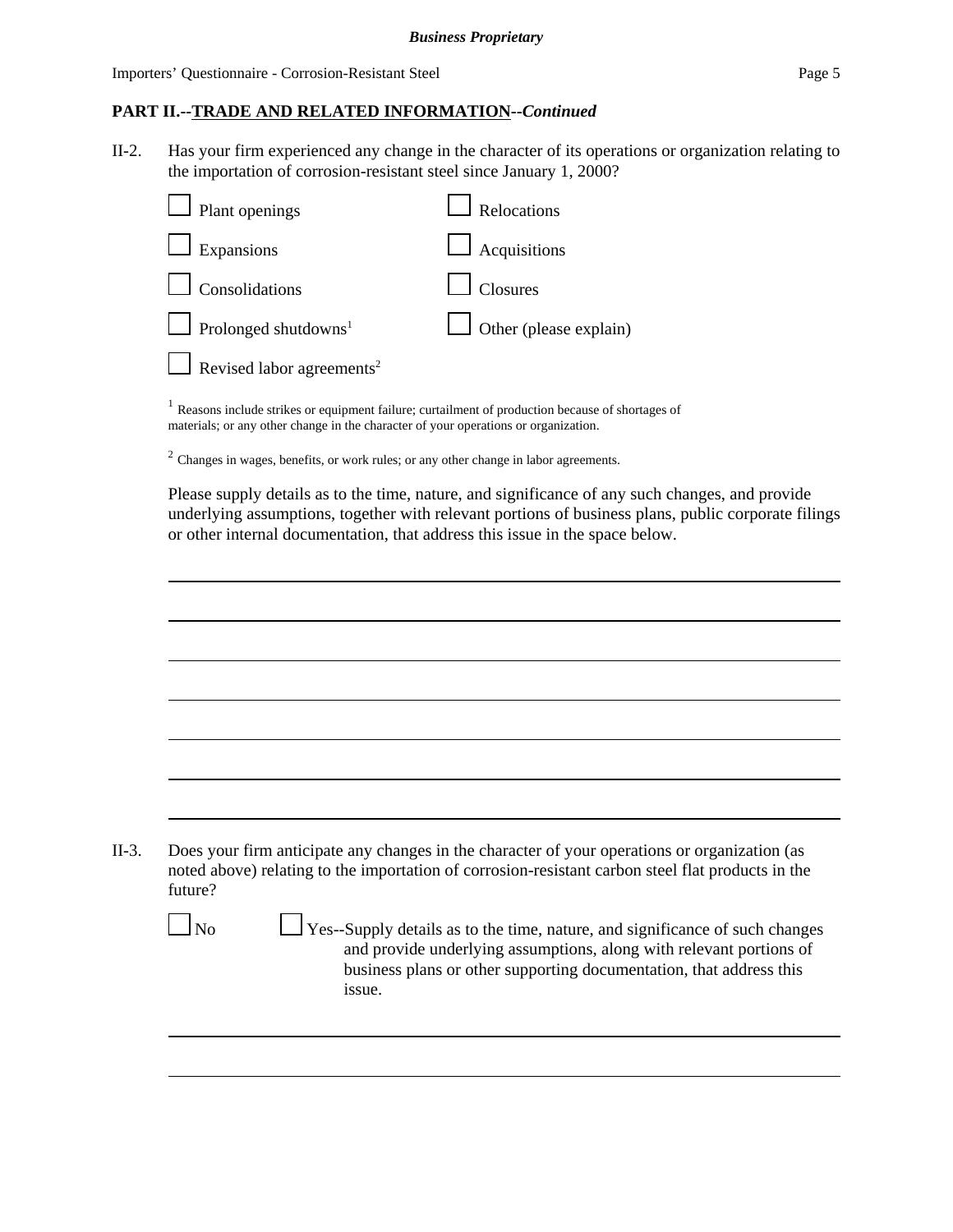## **PART II.--TRADE AND RELATED INFORMATION--***Continued*

II-4. Would your firm anticipate any changes in the character of your operations or organization (as noted above) relating to the importation of corrosion-resistant steel in the future if the countervailing duty and/or antidumping duty orders on corrosion-resistant steel from the subject countries were to be revoked? If your response differs for any country, please indicate.

 $\Box$  No  $\Box$  Yes--Supply details as to the time, nature, and significance of such changes and provide underlying assumptions, along with relevant portions of business plans or other supporting documentation, that address this issue.

II-5. Has your firm imported or arranged for the importation of corrosion-resistant steel from the subject countries for delivery after June 30, 2006?

 $\Box$  No  $\Box$  Yes--Indicate when such orders are to be delivered and the quantities involved.

|                           |                                   | (Quantity in short tons) |                   |                   |                    |                   |  |  |
|---------------------------|-----------------------------------|--------------------------|-------------------|-------------------|--------------------|-------------------|--|--|
| Country/<br><b>Period</b> | July-Sept.<br>2006                | Oct.-Dec.<br>2006        | Jan.-Mar.<br>2007 | Apr.-June<br>2007 | July-Sept.<br>2007 | Oct.-Dec.<br>2007 |  |  |
| Australia                 |                                   |                          |                   |                   |                    |                   |  |  |
| Canada                    |                                   |                          |                   |                   |                    |                   |  |  |
| France                    |                                   |                          |                   |                   |                    |                   |  |  |
| Germany                   |                                   |                          |                   |                   |                    |                   |  |  |
| Japan                     |                                   |                          |                   |                   |                    |                   |  |  |
| Korea                     |                                   |                          |                   |                   |                    |                   |  |  |
| All others <sup>1</sup>   |                                   |                          |                   |                   |                    |                   |  |  |
|                           | Please specify country of origin_ |                          |                   |                   |                    |                   |  |  |

II-6. If your firm also produces corrosion-resistant steel in the United States, please indicate your reasons for importing this product. If your reasons differ by source, please elaborate.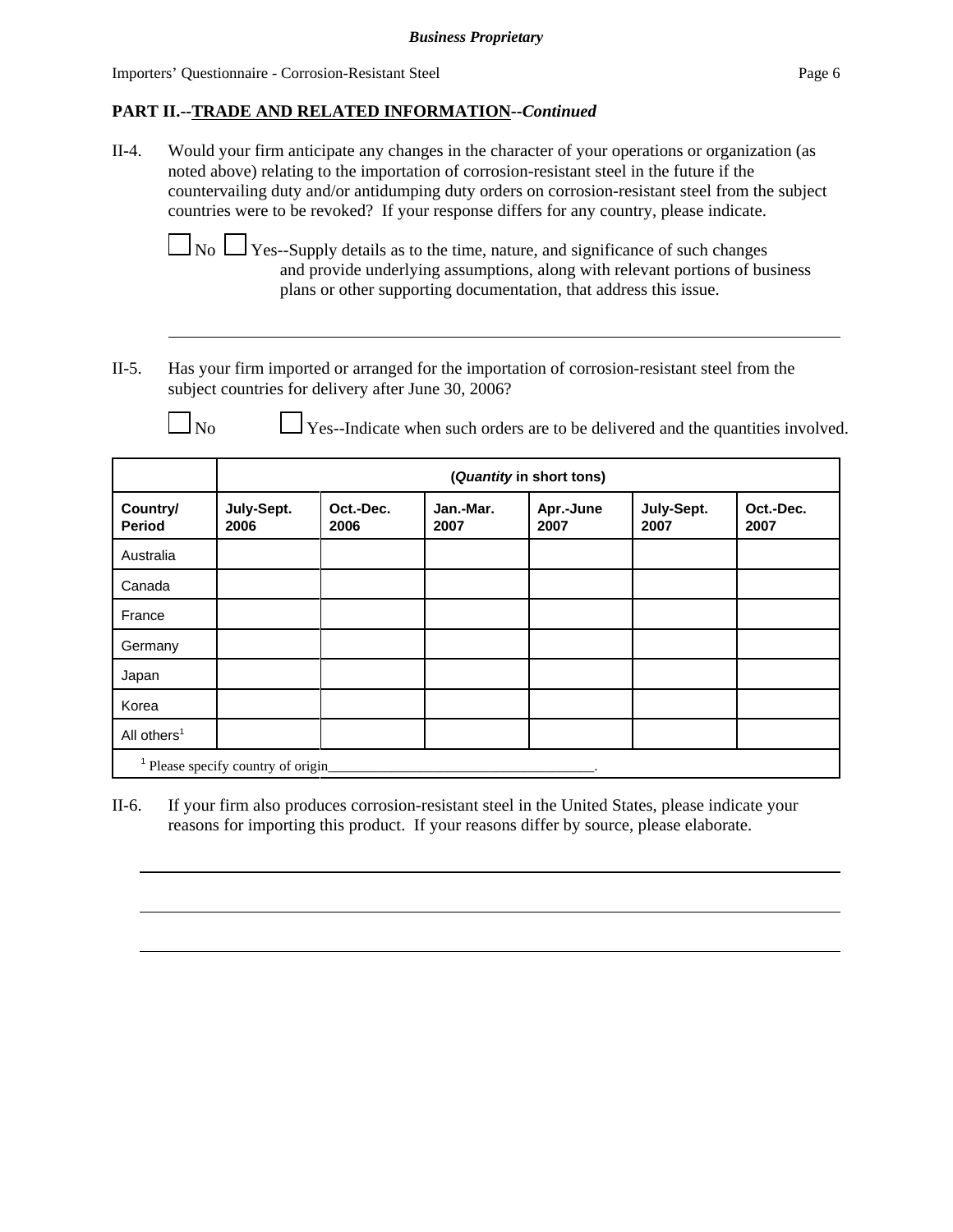#### **PART II.--TRADE AND RELATED INFORMATION--***Continued*

II-7a. **CORROSION-RESISTANT FLAT PRODUCTS--IMPORTS BY SOURCE**.--Report your firm's imports and your firm's shipments and inventories of **corrosion-resistant flat products** imported by your firm during the specified periods. (See definitions in the instruction booklet.) **Report separately for Australia, Canada, France, Germany, Japan, and Korea, and for all other sources combined. Photocopy as many pages as you need and identify the country for which you are reporting in the space provided.**

| Country: $\overline{\phantom{a}}$                                                                                                                                                                                                                                                                                           | All other sources combined <sup>1</sup> |      |      |      |      |      |
|-----------------------------------------------------------------------------------------------------------------------------------------------------------------------------------------------------------------------------------------------------------------------------------------------------------------------------|-----------------------------------------|------|------|------|------|------|
| (Quantity in short tons, value in \$1,000)                                                                                                                                                                                                                                                                                  |                                         |      |      |      |      |      |
| Item                                                                                                                                                                                                                                                                                                                        | 2000                                    | 2001 | 2002 | 2003 | 2004 | 2005 |
| <b>BEGINNING-OF-PERIOD INVENTORIES (quantity)</b>                                                                                                                                                                                                                                                                           |                                         |      |      |      |      |      |
| IMPORTS:2                                                                                                                                                                                                                                                                                                                   |                                         |      |      |      |      |      |
| Quantity of imports                                                                                                                                                                                                                                                                                                         |                                         |      |      |      |      |      |
| Value of imports                                                                                                                                                                                                                                                                                                            |                                         |      |      |      |      |      |
| <b>U.S. SHIPMENTS:</b>                                                                                                                                                                                                                                                                                                      |                                         |      |      |      |      |      |
| <b>Commercial shipments:</b>                                                                                                                                                                                                                                                                                                |                                         |      |      |      |      |      |
| Quantity of commercial shipments                                                                                                                                                                                                                                                                                            |                                         |      |      |      |      |      |
| Value of commercial shipments                                                                                                                                                                                                                                                                                               |                                         |      |      |      |      |      |
| Internal consumption/company transfers:                                                                                                                                                                                                                                                                                     |                                         |      |      |      |      |      |
| Quantity of internal consumption/transfers                                                                                                                                                                                                                                                                                  |                                         |      |      |      |      |      |
| Value <sup>3</sup> of internal consumption/transfers                                                                                                                                                                                                                                                                        |                                         |      |      |      |      |      |
| <b>EXPORT SHIPMENTS:4</b>                                                                                                                                                                                                                                                                                                   |                                         |      |      |      |      |      |
| Quantity of export shipments                                                                                                                                                                                                                                                                                                |                                         |      |      |      |      |      |
| Value of export shipments                                                                                                                                                                                                                                                                                                   |                                         |      |      |      |      |      |
| END-OF-PERIOD INVENTORIES <sup>5</sup> (quantity)                                                                                                                                                                                                                                                                           |                                         |      |      |      |      |      |
| <b>U.S. SHIPMENTS TO AUTOMOTIVE END USERS</b><br>(quantity)                                                                                                                                                                                                                                                                 |                                         |      |      |      |      |      |
| <b>U.S. SHIPMENTS TO CONSTRUCTION END USERS</b><br>(quantity)                                                                                                                                                                                                                                                               |                                         |      |      |      |      |      |
| U.S. SHIPMENTS TO OTHER END USERS (quantity)                                                                                                                                                                                                                                                                                |                                         |      |      |      |      |      |
| <b>U.S. SHIPMENTS TO STEEL SERVICE CENTERS AND</b><br><b>DISTRIBUTORS</b> (quantity)                                                                                                                                                                                                                                        |                                         |      |      |      |      |      |
| <sup>1</sup> Please identify these sources:                                                                                                                                                                                                                                                                                 |                                         |      |      |      |      |      |
| <sup>2</sup> Please identify the foreign producers, if known:                                                                                                                                                                                                                                                               |                                         |      |      |      |      |      |
| <sup>3</sup> Sales to related firms (including internal consumption) must be valued at fair market value. In the event that you use a<br>different basis for valuing these sales within your company, please specify that basis (e.g., cost, cost plus, etc.) and provide value<br>data using that basis for 2000-05 below: |                                         |      |      |      |      |      |
|                                                                                                                                                                                                                                                                                                                             |                                         |      |      |      |      |      |

4 Identify your principal export markets:

5 Reconciliation of data.--Please note that the **quantities** reported above should reconcile as follows: beginning-of-period inventories, plus imports, less total shipments, equals end-of-period inventories. Do the data reported reconcile?

Yes **L** No--Please explain: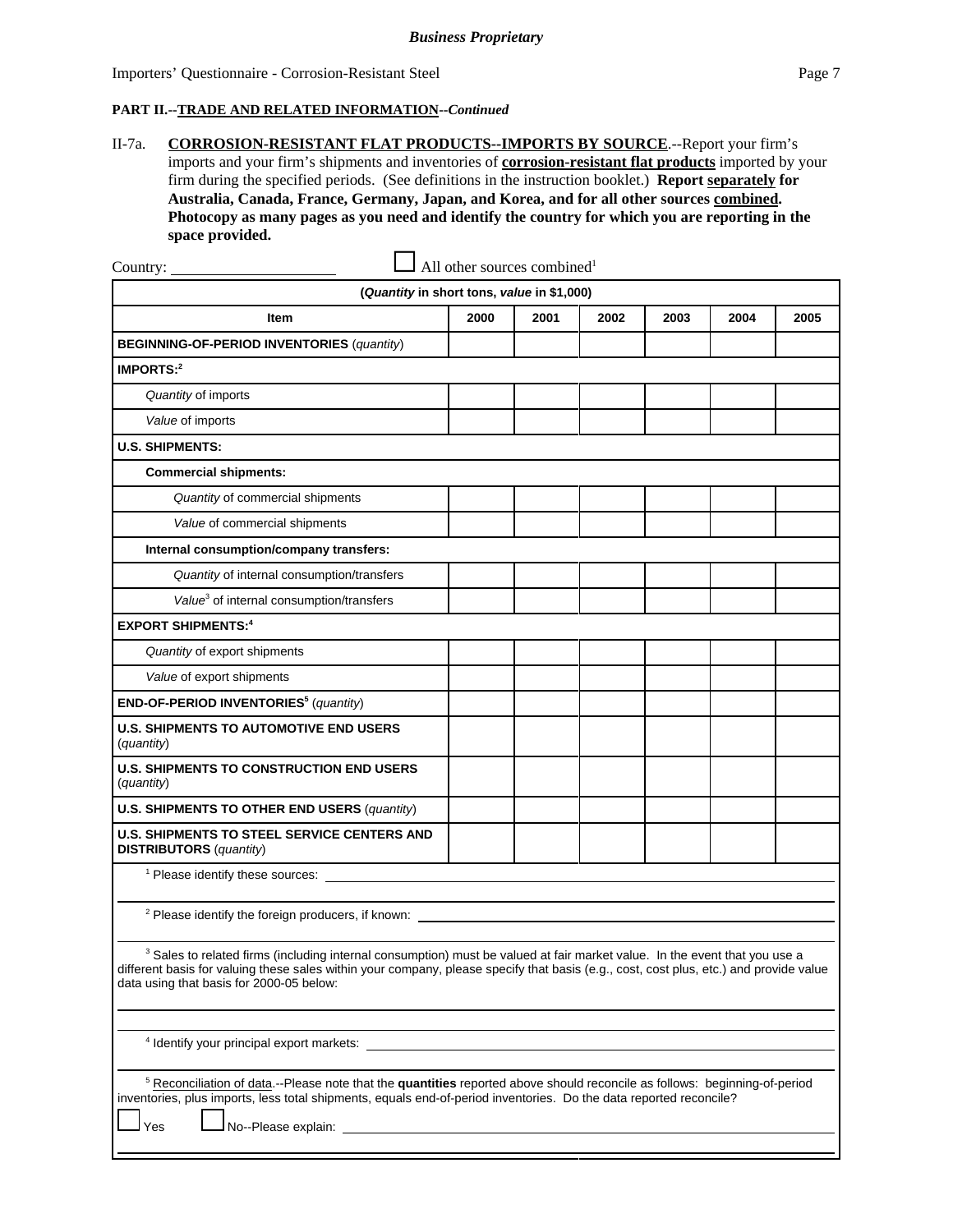#### **PART II.--TRADE AND RELATED INFORMATION--***Continued*

II-7b. **CORROSION-RESISTANT FLAT PRODUCTS--IMPORTS BY SOURCE**.--Report your firm's imports and your firm's shipments and inventories of **corrosion-resistant flat products** imported by your firm during the specified periods. (See definitions in the instruction booklet.) **Report separately for Australia, Canada, France, Germany, Japan, and Korea and for all other sources combined. Photocopy as many pages as you need and identify the country for which you are reporting in the space provided.**

| Country:                                                                                                                                                                                                                                                                                                                                       | All other sources combined <sup>1</sup>    |                   |  |  |  |  |  |  |  |
|------------------------------------------------------------------------------------------------------------------------------------------------------------------------------------------------------------------------------------------------------------------------------------------------------------------------------------------------|--------------------------------------------|-------------------|--|--|--|--|--|--|--|
|                                                                                                                                                                                                                                                                                                                                                | (Quantity in short tons, value in \$1,000) |                   |  |  |  |  |  |  |  |
| Item                                                                                                                                                                                                                                                                                                                                           | January-June 2005                          | January-June 2006 |  |  |  |  |  |  |  |
| <b>BEGINNING-OF-PERIOD INVENTORIES (quantity)</b>                                                                                                                                                                                                                                                                                              |                                            |                   |  |  |  |  |  |  |  |
| <b>IMPORTS:2</b>                                                                                                                                                                                                                                                                                                                               |                                            |                   |  |  |  |  |  |  |  |
| Quantity of imports                                                                                                                                                                                                                                                                                                                            |                                            |                   |  |  |  |  |  |  |  |
| Value of imports                                                                                                                                                                                                                                                                                                                               |                                            |                   |  |  |  |  |  |  |  |
| <b>U.S. SHIPMENTS:</b>                                                                                                                                                                                                                                                                                                                         |                                            |                   |  |  |  |  |  |  |  |
| <b>Commercial shipments:</b>                                                                                                                                                                                                                                                                                                                   |                                            |                   |  |  |  |  |  |  |  |
| Quantity of commercial shipments                                                                                                                                                                                                                                                                                                               |                                            |                   |  |  |  |  |  |  |  |
| Value of commercial shipments                                                                                                                                                                                                                                                                                                                  |                                            |                   |  |  |  |  |  |  |  |
| Internal consumption/company transfers:                                                                                                                                                                                                                                                                                                        |                                            |                   |  |  |  |  |  |  |  |
| Quantity of internal consumption/transfers                                                                                                                                                                                                                                                                                                     |                                            |                   |  |  |  |  |  |  |  |
| Value <sup>3</sup> of internal consumption/transfers                                                                                                                                                                                                                                                                                           |                                            |                   |  |  |  |  |  |  |  |
| <b>EXPORT SHIPMENTS:4</b>                                                                                                                                                                                                                                                                                                                      |                                            |                   |  |  |  |  |  |  |  |
| Quantity of export shipments                                                                                                                                                                                                                                                                                                                   |                                            |                   |  |  |  |  |  |  |  |
| Value of export shipments                                                                                                                                                                                                                                                                                                                      |                                            |                   |  |  |  |  |  |  |  |
| END-OF-PERIOD INVENTORIES <sup>5</sup> (quantity)                                                                                                                                                                                                                                                                                              |                                            |                   |  |  |  |  |  |  |  |
| <b>U.S. SHIPMENTS TO AUTOMOTIVE END USERS</b><br>(quantity)                                                                                                                                                                                                                                                                                    |                                            |                   |  |  |  |  |  |  |  |
| <b>U.S. SHIPMENTS TO CONSTRUCTION END USERS</b><br>(quantity)                                                                                                                                                                                                                                                                                  |                                            |                   |  |  |  |  |  |  |  |
| <b>U.S. SHIPMENTS TO OTHER END USERS (quantity)</b>                                                                                                                                                                                                                                                                                            |                                            |                   |  |  |  |  |  |  |  |
| <b>U.S. SHIPMENTS TO STEEL SERVICE CENTERS AND</b><br><b>DISTRIBUTORS</b> (quantity)                                                                                                                                                                                                                                                           |                                            |                   |  |  |  |  |  |  |  |
| <sup>1</sup> Please identify these sources:                                                                                                                                                                                                                                                                                                    |                                            |                   |  |  |  |  |  |  |  |
| <sup>2</sup> Please identify the foreign producers, if known:                                                                                                                                                                                                                                                                                  |                                            |                   |  |  |  |  |  |  |  |
| <sup>3</sup> Sales to related firms (including internal consumption) must be valued at fair market value. In the event that you use a<br>different basis for valuing these sales within your company, please specify that basis (e.g., cost, cost plus, etc.) and provide value<br>data using that basis for January-June 2005 and 2006 below: |                                            |                   |  |  |  |  |  |  |  |
|                                                                                                                                                                                                                                                                                                                                                |                                            |                   |  |  |  |  |  |  |  |
| <sup>5</sup> Reconciliation of data.--Please note that the quantities reported above should reconcile as follows: beginning-of-period<br>inventories, plus imports, less total shipments, equals end-of-period inventories. Do the data reported reconcile?                                                                                    |                                            |                   |  |  |  |  |  |  |  |

Yes Lo-Please explain: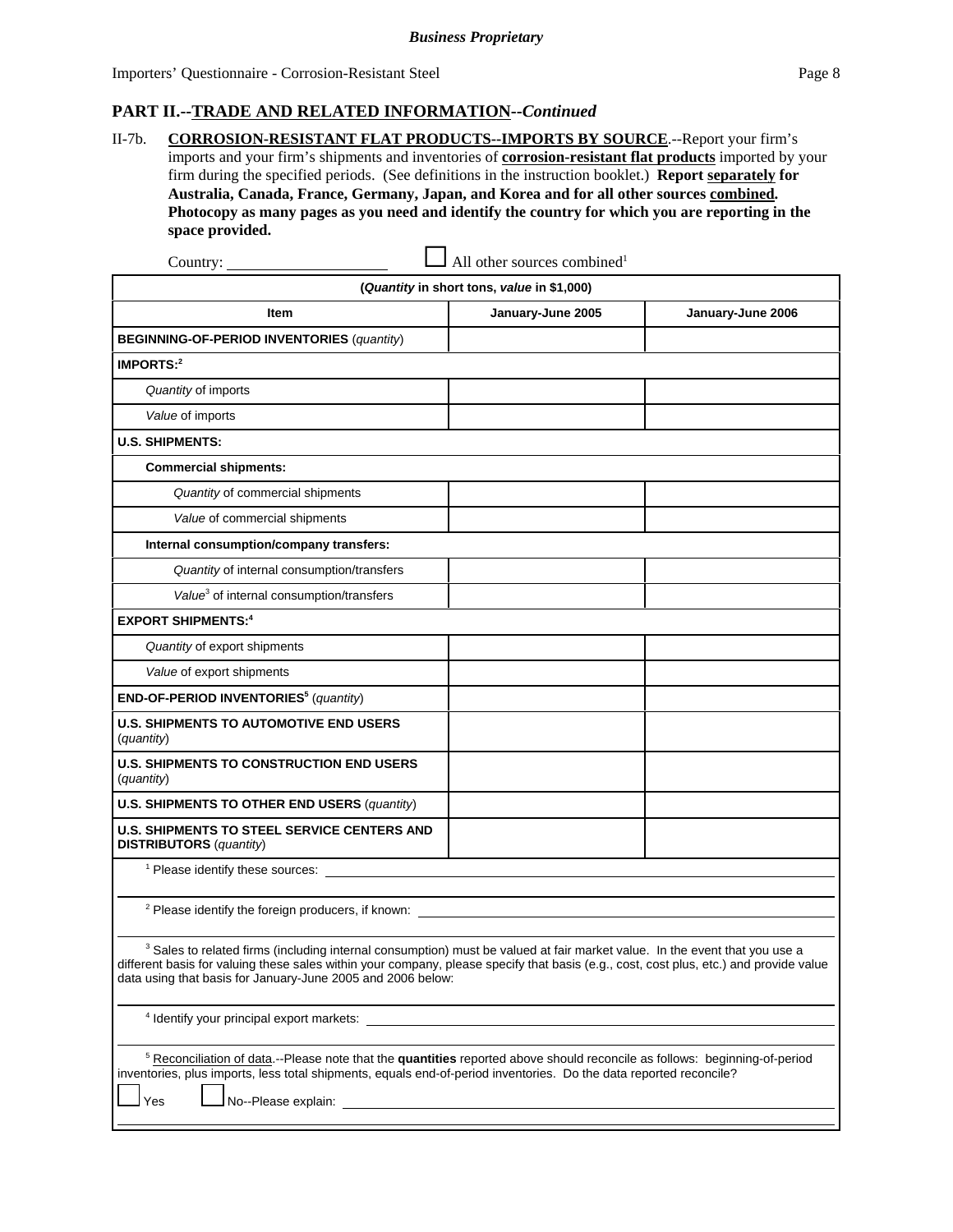#### **PART II.--TRADE AND RELATED INFORMATION--***Continued*

#### II-8. **COMPARABILITY OF MICRO-ALLOY STEEL AND OTHER CORROSION-RESISTANT STEEL**.

Please describe the differences and similarities between **micro-alloy steel** and **other corrosionresistant steel** with respect to the following factors: (a) **characteristics and uses**--describe the differences and similarities in the physical characteristics and end uses; (b) **interchangeability**- discuss the interchangeability in end use of the two products; (c) **channels of distribution**- describe the specific end use/customer requirements and channels of distribution/market situation in which the products are sold; (d) **customer and producer perceptions**--describe any perceived differences in the two products (e.g., sales/marketing practices); and (e) **price**--provide a discussion and specific examples of prices for the two products. Use additional pages as necessary.

> $\overline{a}$  $\overline{a}$

> $\overline{a}$  $\overline{a}$

> $\overline{a}$  $\overline{a}$

> $\overline{a}$  $\overline{a}$

> $\overline{a}$  $\overline{a}$

#### **(a) Characteristics and uses:**

**(b) Interchangeability**:

**(c) Channels of distribution:**

**(d) Customer and producer perceptions:**

**(e) Price:**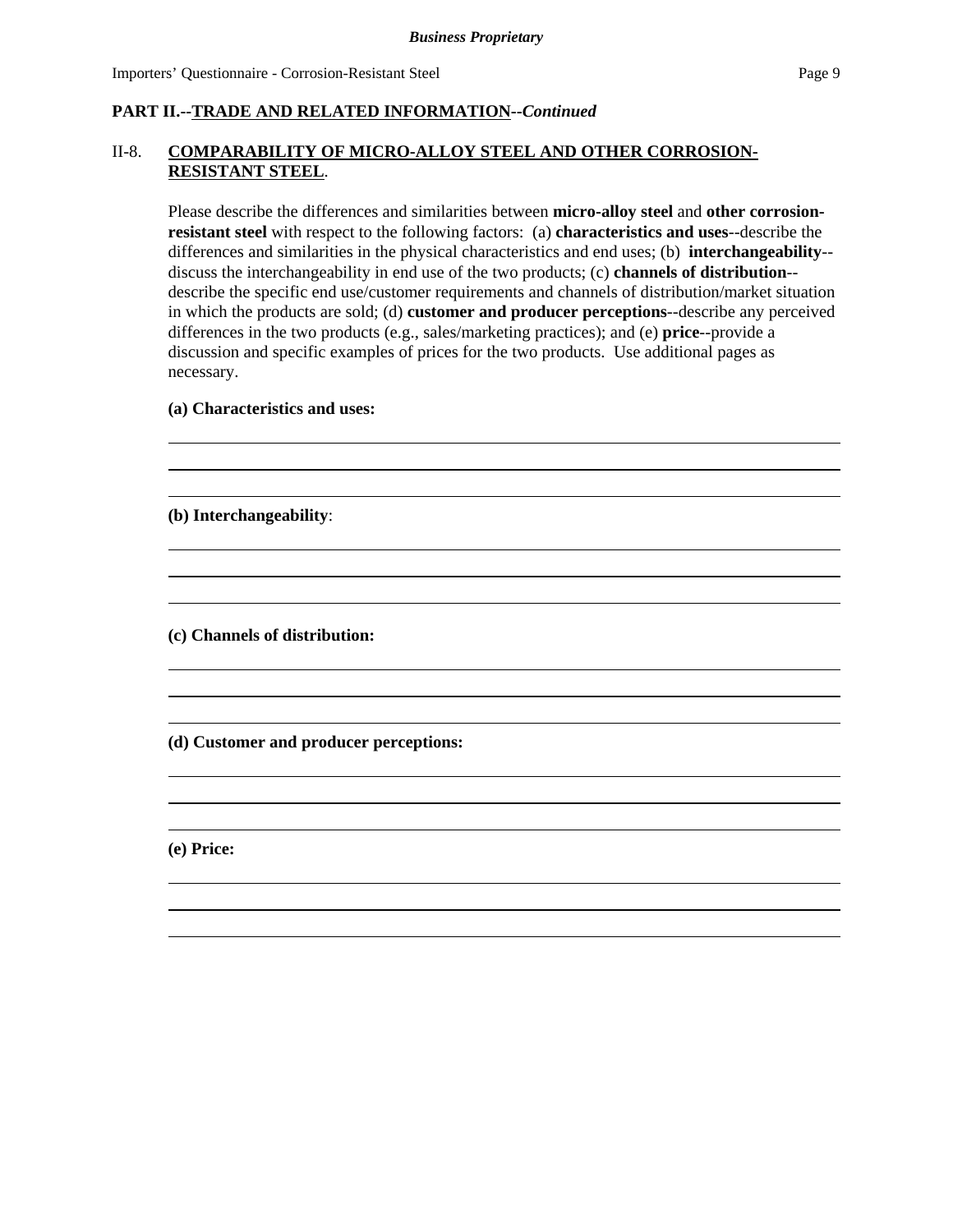#### **PART II.--TRADE AND RELATED INFORMATION--***Continued*

| II-9a.    | MICRO-ALLOY STEEL--IMPORTS BY SOURCE.--Report your firm's imports and your firm's inventories of micro-alloy corrosion resistant steel imported by your firm during the specified periods.<br>(See definitions in the instruction<br>(Quantity in short tons, value in \$1,000) |      |      |      | All other sources combined <sup>1</sup> |      |      |
|-----------|---------------------------------------------------------------------------------------------------------------------------------------------------------------------------------------------------------------------------------------------------------------------------------|------|------|------|-----------------------------------------|------|------|
|           | Item                                                                                                                                                                                                                                                                            | 2000 | 2001 | 2002 | 2003                                    | 2004 | 2005 |
| IMPORTS:2 |                                                                                                                                                                                                                                                                                 |      |      |      |                                         |      |      |
|           | Quantity of imports                                                                                                                                                                                                                                                             |      |      |      |                                         |      |      |
|           | Value of imports                                                                                                                                                                                                                                                                |      |      |      |                                         |      |      |
|           | <b>END-OF-PERIOD INVENTORIES (quantity)</b>                                                                                                                                                                                                                                     |      |      |      |                                         |      |      |
|           | <sup>1</sup> Please identify these sources:                                                                                                                                                                                                                                     |      |      |      |                                         |      |      |
|           | <sup>2</sup> Please identify the foreign producers, if known:                                                                                                                                                                                                                   |      |      |      |                                         |      |      |

II-9b. **MICRO-ALLOY STEEL--IMPORTS BY SOURCE**.--Report your firm's imports and your firm's inventories of **micro-alloy corrosion-resistant steel** imported by your firm during the specified periods. (See definitions in the instruction booklet.) **Report separately for Australia, Canada, France, Germany, Japan, and Korea and for all other sources combined. Photocopy as many pages as you need and identify the country for which you are reporting in the space provided.**

| Country (specify)                                             |                                            | All other sources combined <sup>1</sup> |
|---------------------------------------------------------------|--------------------------------------------|-----------------------------------------|
|                                                               | (Quantity in short tons, value in \$1,000) |                                         |
| <b>Item</b>                                                   | January-June 2005                          | January-June 2006                       |
| IMPORTS:2                                                     |                                            |                                         |
| Quantity of imports                                           |                                            |                                         |
| Value of imports                                              |                                            |                                         |
| <b>END-OF-PERIOD INVENTORIES (quantity)</b>                   |                                            |                                         |
| <sup>1</sup> Please identify these sources:                   |                                            |                                         |
|                                                               |                                            |                                         |
| <sup>2</sup> Please identify the foreign producers, if known: |                                            |                                         |
|                                                               |                                            |                                         |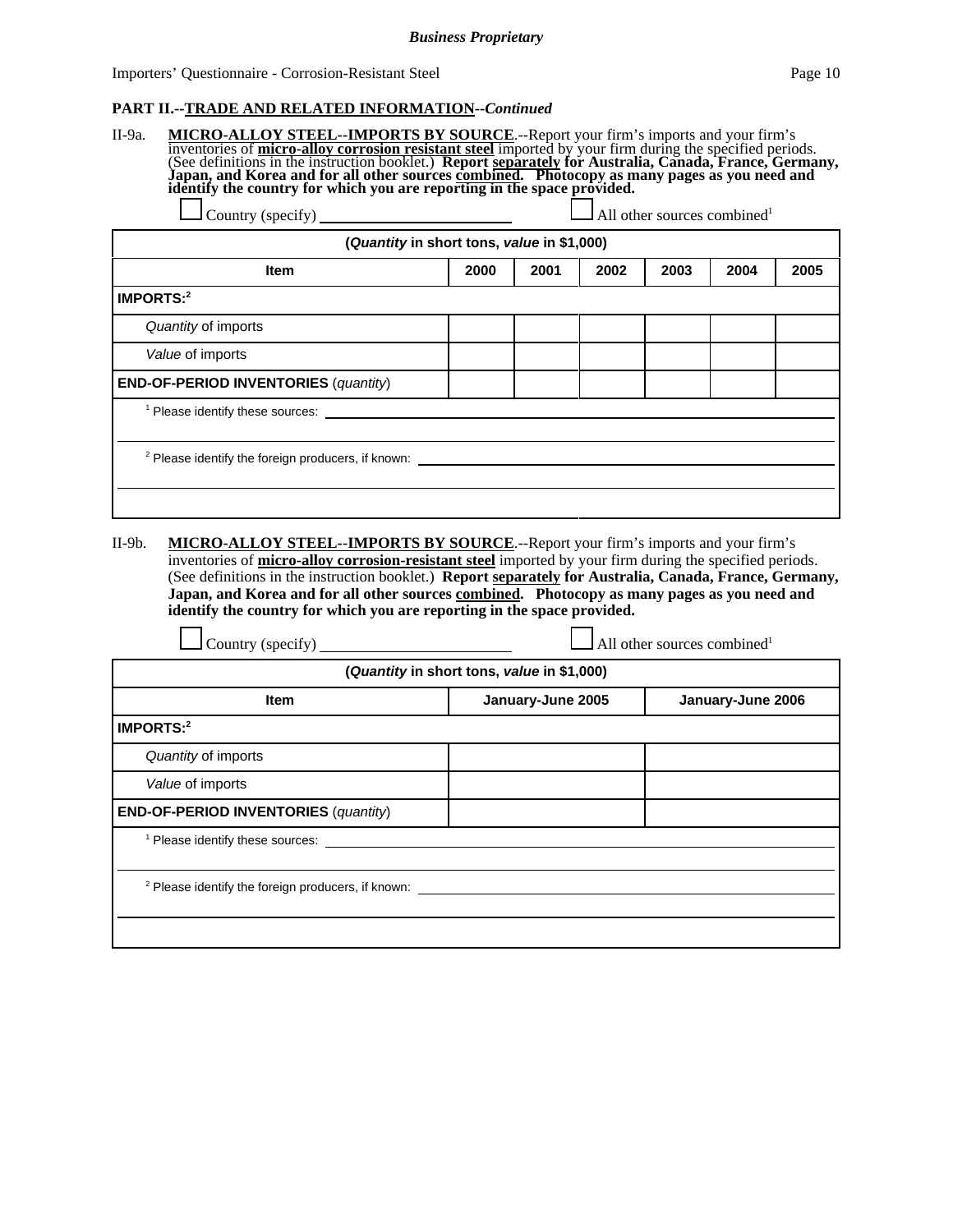#### **PART II.--TRADE AND RELATED INFORMATION--***Continued*

II-10. Please report your firm's U.S. imports of the specified corrosion-resistant carbon steel products.

| Type of sale                 | 2005                     | <b>Jan.-June 2005</b> | <b>Jan.-June 2006</b> |
|------------------------------|--------------------------|-----------------------|-----------------------|
|                              | (Quantity in short tons) |                       |                       |
| Pre-painted by your supplier |                          |                       |                       |
| Toll painted                 |                          |                       |                       |
| Sold unpainted               |                          |                       |                       |

II-11. Please report your firm's U.S. imports of the specified steel products. **Report separately for Australia, Canada, France, Germany, Japan, and Korea and for all other sources combined. Photocopy as many pages as you need and identify the country for which you are reporting in the space provided.**

| Type of sale                   |  | Jan.-June 2005<br><b>Jan.-June 2006</b><br>2005 |  |
|--------------------------------|--|-------------------------------------------------|--|
| (Quantity in short tons)       |  |                                                 |  |
| Exposed (Automotive)           |  |                                                 |  |
| Unexposed (Automotive)         |  |                                                 |  |
| Other                          |  |                                                 |  |
| Please identify these sources: |  |                                                 |  |

II-12. Please report your firm's U.S. imports of the specified steel products. **Report separately for Australia, Canada, France, Germany, Japan, and Korea and for all other sources combined. Photocopy as many pages as you need and identify the country for which you are reporting in the space provided.**

| All other sources combined <sup>1</sup><br>Country (specify) |      |                                         |  |  |
|--------------------------------------------------------------|------|-----------------------------------------|--|--|
| Type of sale                                                 | 2005 | Jan.-June 2005<br><b>Jan.-June 2006</b> |  |  |
| (Quantity in short tons)                                     |      |                                         |  |  |
| Galvanized                                                   |      |                                         |  |  |
| Galvannealed                                                 |      |                                         |  |  |
| Other                                                        |      |                                         |  |  |
| Please identify these sources:                               |      |                                         |  |  |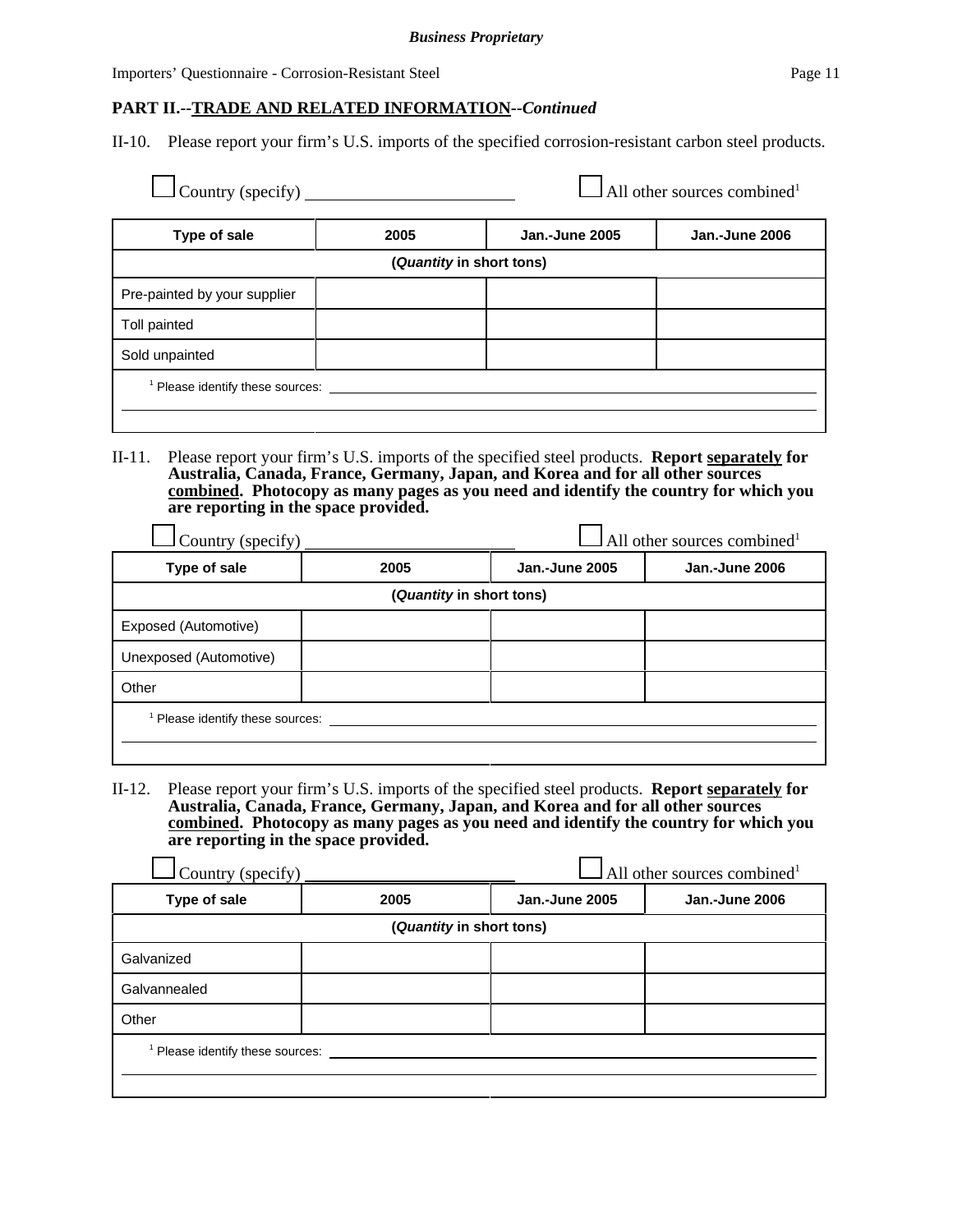#### **PART II.--TRADE AND RELATED INFORMATION--***Continued*

- II-13. Describe the significance of the existing countervailing duty and/or antidumping duty orders covering imports of corrosion-resistant steel from subject countries in terms of its effect on your firm's imports, U.S. shipments of imports, and inventories. You may wish to compare your firm's operations before and after the imposition of the orders.
- II-14. Would your firm anticipate any changes in its imports, U.S. shipments of imports, or inventories of corrosion-resistant steel in the future if the countervailing duty and/or antidumping duty orders on corrosion-resistant steel from the subject countries were to be revoked?

| $\Box$ No | $\Box$ Yes--Supply details as to the time, nature, and significance of such changes<br>and provide underlying assumptions, along with relevant portions of<br>business plans or other supporting documentation, for any trends or<br>projections you may provide. |
|-----------|-------------------------------------------------------------------------------------------------------------------------------------------------------------------------------------------------------------------------------------------------------------------|
|           |                                                                                                                                                                                                                                                                   |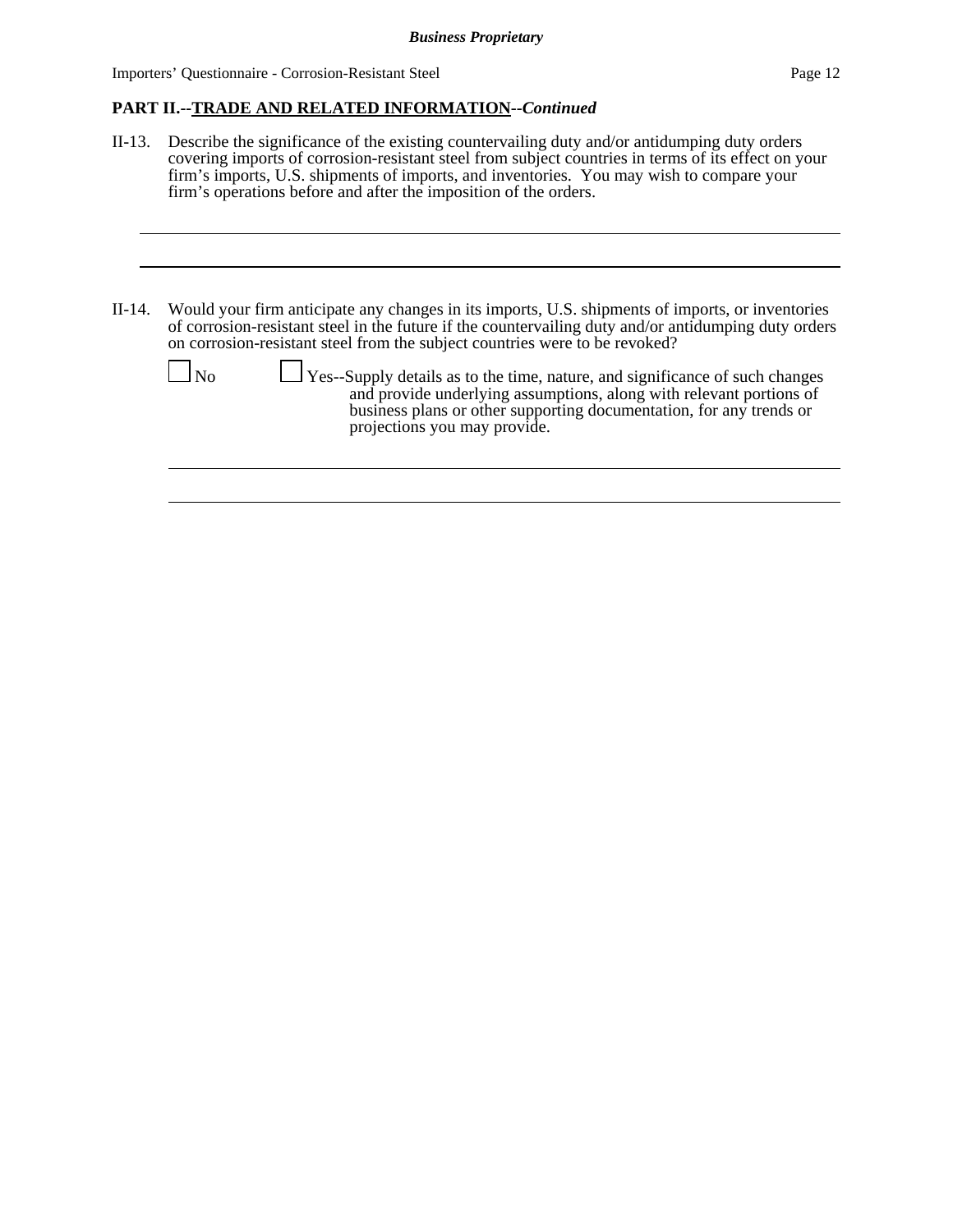## **PART IV.–CORROSION-RESISTANT STEEL PRICING AND MARKET FACTORS**

Further information on this part of the questionnaire can be obtained from Kelly Clark (202-205-3166).

IV-1. Who should be contacted regarding the requested pricing and related information?

Company contact:

Name and title

Phone No. **E-mail address** 

#### **Section IV-A.--PRICE DATA**

This section requests quarterly price and quantity data concerning your firm's shipments of the following products imported from Australia, Canada, France, Germany, Japan, and Korea and sold in the U.S. market during January 2000-June 2006. Values should be for arms-length sales to unrelated U.S. customers, f.o.b. U.S. point of shipment, net of returns, refunds, discounts, and credits.

**Product 1: Hot-dipped galvanized carbon steel sheet, in coils, ASTM A-653, DQSK, minimum spangle, G-40 to G-60 coating weight (Z120 to Z180 in metric coating weight), 40" to 70" in width, 0.018" to under 0.020" in thickness.** 

**Product 2: Aluminum-zinc alloy coated carbon steel sheet, in coils, hot dipped, structural quality, ASTM A-792, Grade 50, AZ50, 40" to 49" in width, 0.019" to 0.0219" in thickness. This product has a coating of 55 percent aluminum, 43.5 percent zinc, and 1.5 percent silicon, and has a variety of product names worldwide including "Galvalume," Zincalume," "Aluzink," "Zinkalit," and "Zalutite."**

**Product 3: Aluminized or aluminum coated carbon steel sheet, in coils, ASTM A-463, Type 1, CS Type B, T-140 coating, 40" to 50" in width, 0.044" through 0.052" in thickness. This product is hot-dipped, with an aluminum-silicon coating consisting of 5 to 11 percent silicon, and the balance aluminum.** 

**Product 4: Hot-dipped galvanized carbon steel sheet, in coils, ASTM A-653, Structural Quality, Grade 80, <G60, regular or minimum spangle, not annealed, 40" to 70" in width, 0.018" to under 0.020" in thickness**.

**Product 5: Hot-dipped Zn-Iron (galvannealed) carbon steel sheet, in coils, ASTM A-653, A-50 or lower coating weight, forming steel (DQSK), 40" to 70" in width, 0.022" to under 0.044" in thickness.** 

**Product 6: Electrolytically zinc coated carbon steel sheet, in coils, ASTM A-879, 50-90 grams/square meter per side coating, without organic coating, forming steel, 40" to under 60" in width, 0.022" to under 0.044" in thickness.** 

**Product 7: Hot-dipped Zn-Iron (galvannealed) carbon steel sheet, in coils, coating weight 45A-45A, 24" to under 40", 0.060" to under 0.085" in thickness.** 

**Product 8: Hot-dipped galvanized carbon steel sheet, in coils, bake hardenable, 40" to 70" in width, 0.020" to 0.035" in thickness, coating weight 60G-60G.**

**COPY THE FOLLOWING PAGE AS NECESSARY.** Complete a separate page for each of the specified products imported and sold by your firm. Indicate in the space provided at the top of the page the product for which pricing is reported. Report separately for contact sales and for non-contract sales. Report separately for each of the subject countries for which your firm imported corrosion-resistant steel. Indicate in the space provided the country of origin of the corrosion-resistant steel for which you are reporting price data and photocopy that page as necessary.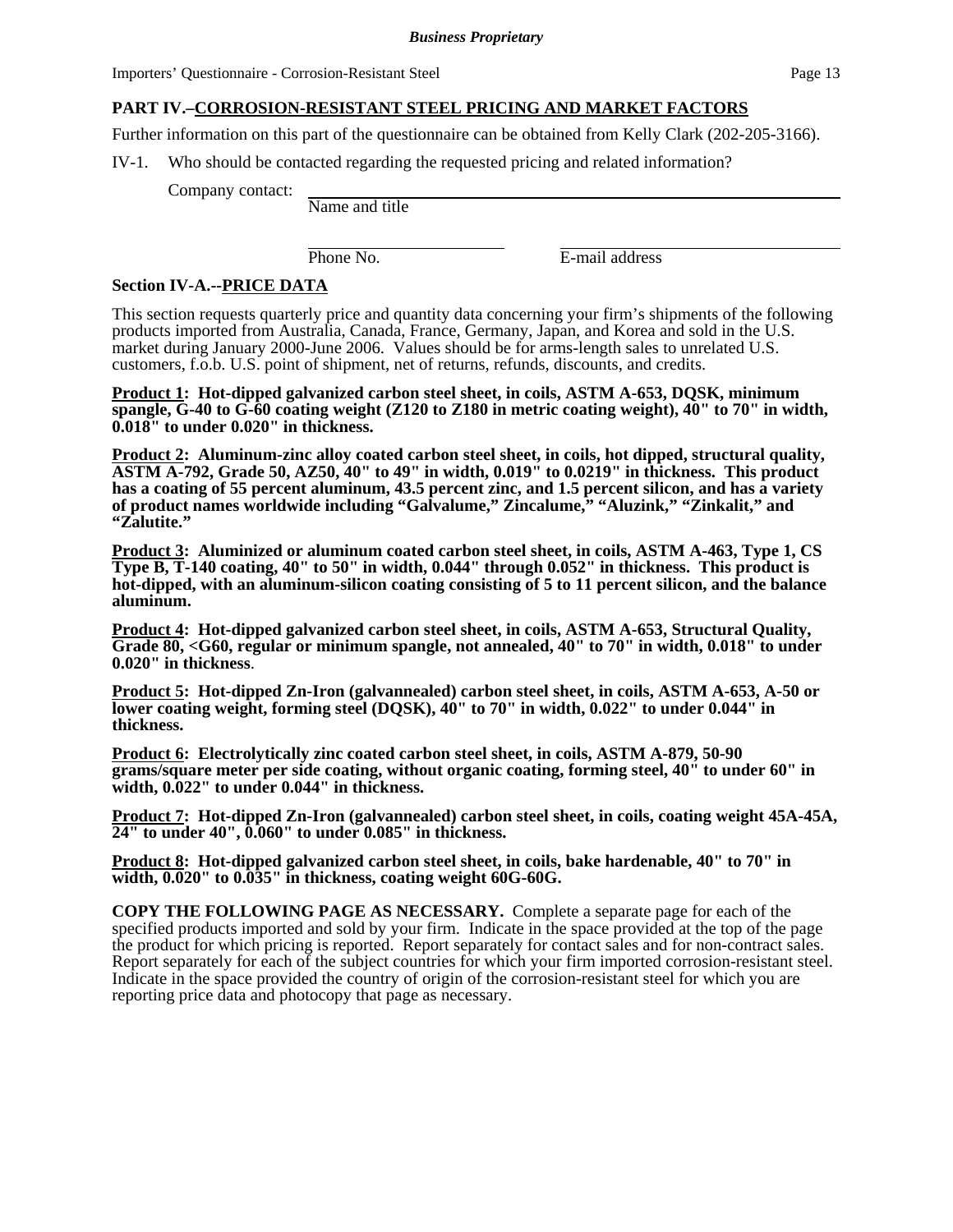#### *Business Proprietary*

#### Importers' Questionnaire - Corrosion-Resistant Steel Page 14

#### **PART IV.–CORROSION-RESISTANT STEEL PRICING AND MARKET FACTORS--***Continued*

| Section IV-A .-- PRICE DATA--Continued                                                                                                                         |                                                                                                                                                                            |                    |
|----------------------------------------------------------------------------------------------------------------------------------------------------------------|----------------------------------------------------------------------------------------------------------------------------------------------------------------------------|--------------------|
| Product 2<br>Product 1<br>Product 3<br>Product 4<br>Country: $\overline{\phantom{a}}$                                                                          |                                                                                                                                                                            |                    |
| Product 6<br>Product 7<br>Product 8<br>Product 5                                                                                                               | <b>Contract sales</b><br>Non-contract sales                                                                                                                                |                    |
| (Quantity in short tons, value in dollars)                                                                                                                     |                                                                                                                                                                            |                    |
| Period of shipment                                                                                                                                             | Quantity                                                                                                                                                                   | Value <sup>1</sup> |
| 2000:                                                                                                                                                          |                                                                                                                                                                            |                    |
| January-March                                                                                                                                                  |                                                                                                                                                                            |                    |
| April-June                                                                                                                                                     |                                                                                                                                                                            |                    |
| July-September                                                                                                                                                 |                                                                                                                                                                            |                    |
| October-December                                                                                                                                               |                                                                                                                                                                            |                    |
| 2001:                                                                                                                                                          |                                                                                                                                                                            |                    |
| January-March                                                                                                                                                  |                                                                                                                                                                            |                    |
| April-June                                                                                                                                                     |                                                                                                                                                                            |                    |
| July-September                                                                                                                                                 |                                                                                                                                                                            |                    |
| October-December                                                                                                                                               |                                                                                                                                                                            |                    |
| 2002:                                                                                                                                                          |                                                                                                                                                                            |                    |
| January-March                                                                                                                                                  |                                                                                                                                                                            |                    |
| April-June                                                                                                                                                     |                                                                                                                                                                            |                    |
| July-September                                                                                                                                                 |                                                                                                                                                                            |                    |
| October-December                                                                                                                                               |                                                                                                                                                                            |                    |
| 2003:                                                                                                                                                          |                                                                                                                                                                            |                    |
| January-March                                                                                                                                                  |                                                                                                                                                                            |                    |
| April-June                                                                                                                                                     |                                                                                                                                                                            |                    |
| July-September                                                                                                                                                 |                                                                                                                                                                            |                    |
| October-December                                                                                                                                               |                                                                                                                                                                            |                    |
| 2004:                                                                                                                                                          |                                                                                                                                                                            |                    |
| January-March                                                                                                                                                  |                                                                                                                                                                            |                    |
| April-June                                                                                                                                                     |                                                                                                                                                                            |                    |
| July-September                                                                                                                                                 |                                                                                                                                                                            |                    |
| October-December                                                                                                                                               |                                                                                                                                                                            |                    |
| 2005:                                                                                                                                                          |                                                                                                                                                                            |                    |
| January-March                                                                                                                                                  |                                                                                                                                                                            |                    |
| April-June                                                                                                                                                     |                                                                                                                                                                            |                    |
| July-September                                                                                                                                                 |                                                                                                                                                                            |                    |
| October-December                                                                                                                                               |                                                                                                                                                                            |                    |
| 2006:                                                                                                                                                          |                                                                                                                                                                            |                    |
| January-March                                                                                                                                                  |                                                                                                                                                                            |                    |
| April-June                                                                                                                                                     |                                                                                                                                                                            |                    |
| <sup>1</sup> Net values (i.e., gross sales values less all discounts, allowances, rebates, prepaid freight, and the value of returned goods), f.o.b. your U.S. |                                                                                                                                                                            |                    |
|                                                                                                                                                                | point of shipment.<br>Note.--If your product does not exactly meet the product specifications but is competitive with the specified product, provide a description of your |                    |
| product:                                                                                                                                                       |                                                                                                                                                                            |                    |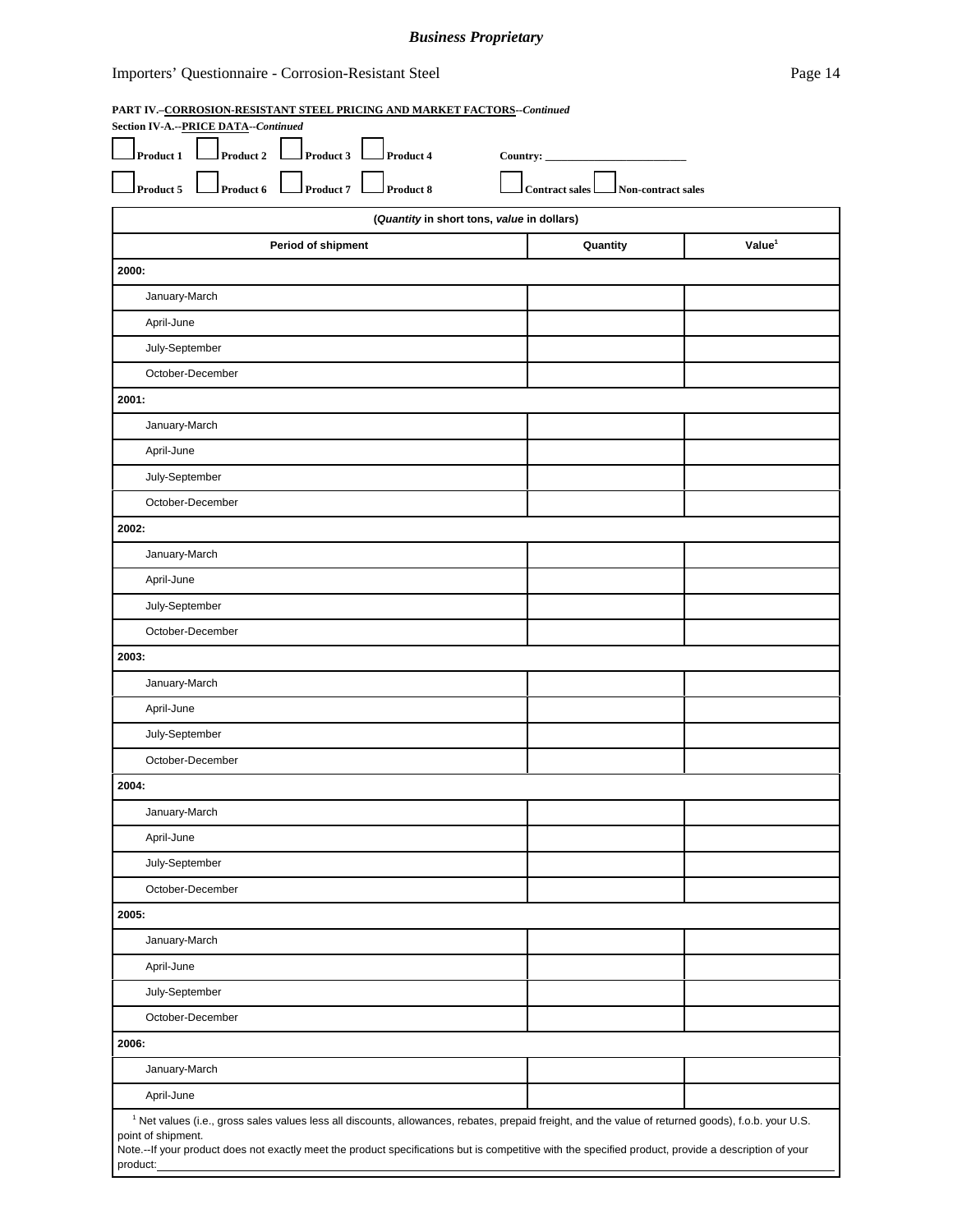#### **PART IV.–CORROSION-RESISTANT STEEL PRICING AND MARKET FACTORS--***Continued*

#### **Section IV-B.--PRICE-RELATED QUESTIONS**

*If your answers to questions in this section differ by customer type, please answer separately for each customer type and clearly indicate the customer type to which the answer refers.* 

- IV-B-1. Please describe how your firm determines the prices that it charges for sales of **corrosionresistant steel** (transaction by transaction negotiation, contracts for multiple shipments, set price lists, etc.). If your firm issues price lists, please include a copy of a recent price list with your submission. If your price list is large, please submit sample pages.
- IV-B-2. (a) Please describe your firm's discount policy (quantity discounts, annual total volume discounts, etc.).

(b) Does your firm offer just-in-time or similar inventory services for **corrosion-resistant steel** customers located in the United States? If yes, please discuss below.

(c) Does your firm offer financing to customers of **corrosion-resistant steel** located in the United States? If yes, please discuss below.

- IV-B-3. What are your firm's typical sales terms for its imported **corrosion-resistant steel** (e.g., 2/10 net 30 days)? On what basis are your prices of imported **corrosion-resistant steel** usually quoted (e.g., f.o.b. warehouse, or delivered)?
- IV-B-4. Approximately what share of your firm's sales of its imported **corrosion-resistant steel** in 2005 were on a (1) long-term contract basis (multiple deliveries for 12 months or more), (2) short-term contract basis (multiple deliveries for less than 12 months), and (3) spot sales basis (for a single delivery)?

| Type of sale         | Share of sales (percent) |
|----------------------|--------------------------|
| Long-term contracts  |                          |
| Short-term contracts |                          |
| Spot sales           |                          |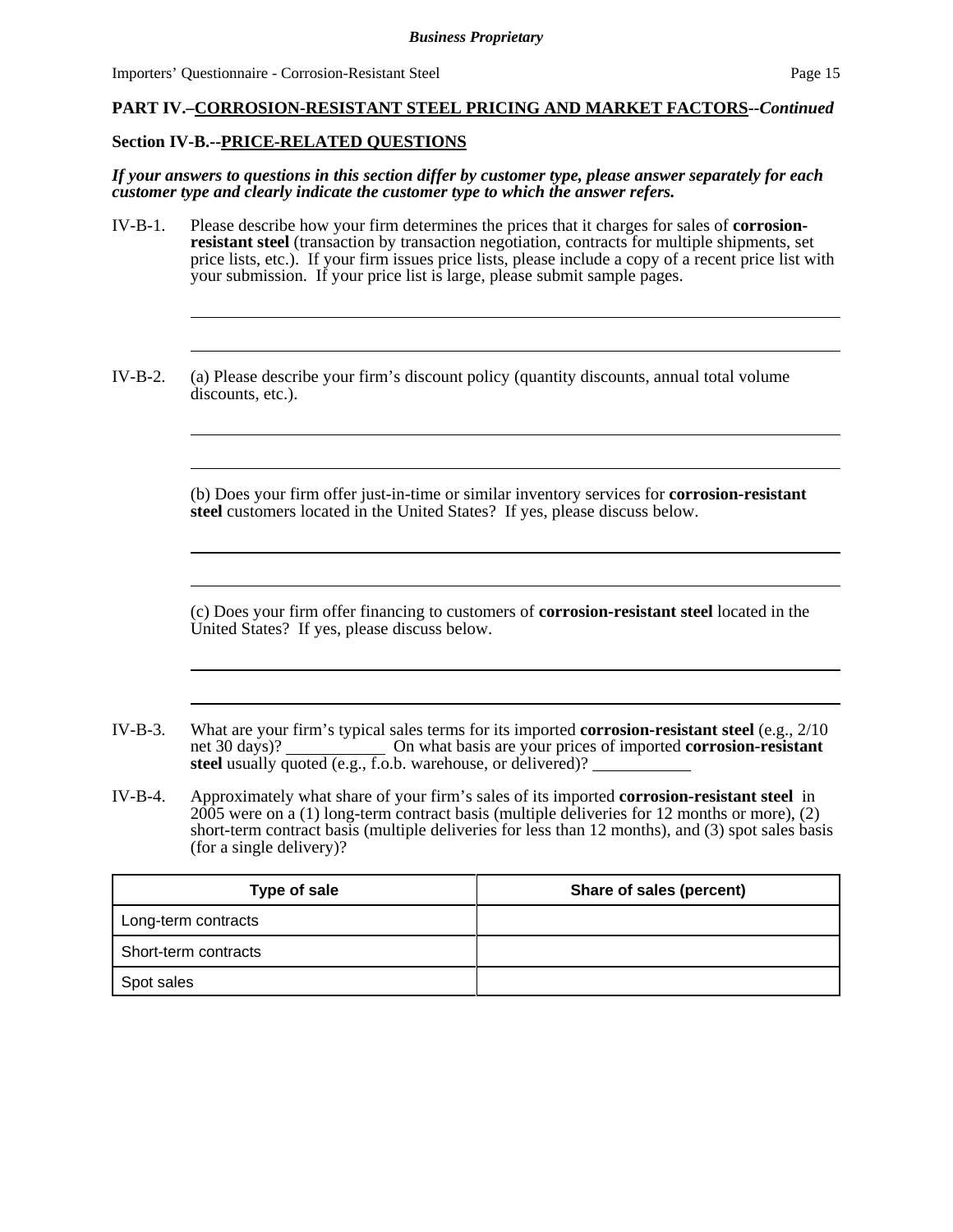#### **PART IV.–CORROSION-RESISTANT STEEL PRICING AND MARKET FACTORS--***Continued*

#### **Section IV-B.--PRICE-RELATED QUESTIONS**

- IV-B-5. If you sell **corrosion-resistant steel** on a long-term contract basis, please answer the following questions with respect to provisions of a typical long-term contract. (a) What is the average duration of a contract? (b) Can prices be renegotiated during the contract period? (c) Does the contract fix quantity, price, or both? (d) Does the contract have a meet or release provision? IV-B-6. If you sell **corrosion-resistant steel** on a short-term contract basis, please answer the following questions with respect to provisions of a typical short-term contract. (a) What is the average duration of a contract? (b) Can prices be renegotiated during the contract period? (c) Does the contract fix quantity, price, or both? (d) Does the contract have a meet or release provision? IV-B-7. If you sell **corrosion-resistant steel** on a long-term contract basis, did you impose any surcharges or other price increases during the pendency of the contract? If so, please identify the amounts of the surcharge or price increase, the period of time during which it was effective, and the reason for the surcharge or price increase.
- IV-B-8. What is the average lead time between a customer's order and the date of delivery for your firm's sales of your imported **corrosion-resistant steel**?

| <b>Source</b>     | Share of 2005 sales | <b>Lead time</b> |
|-------------------|---------------------|------------------|
| From inventory    |                     |                  |
| Produced to order |                     |                  |
| <b>Total</b>      | 100%                |                  |

IV-B-9. (a) What is the approximate percentage of the total delivered cost of **corrosion-resistant steel** that is accounted for by U.S. inland transportation costs? <u>percent</u>.

> (b) Who generally arranges the transportation to your customers' locations? Your firm or purchaser <u>contain</u> (check one).

(c) What proportion of your sales occur within 100 miles of your storage or production facility?  $\frac{1}{\sqrt{2}}$  percent. 101 to 1,000 miles? percent. Over 1,000 miles? percent.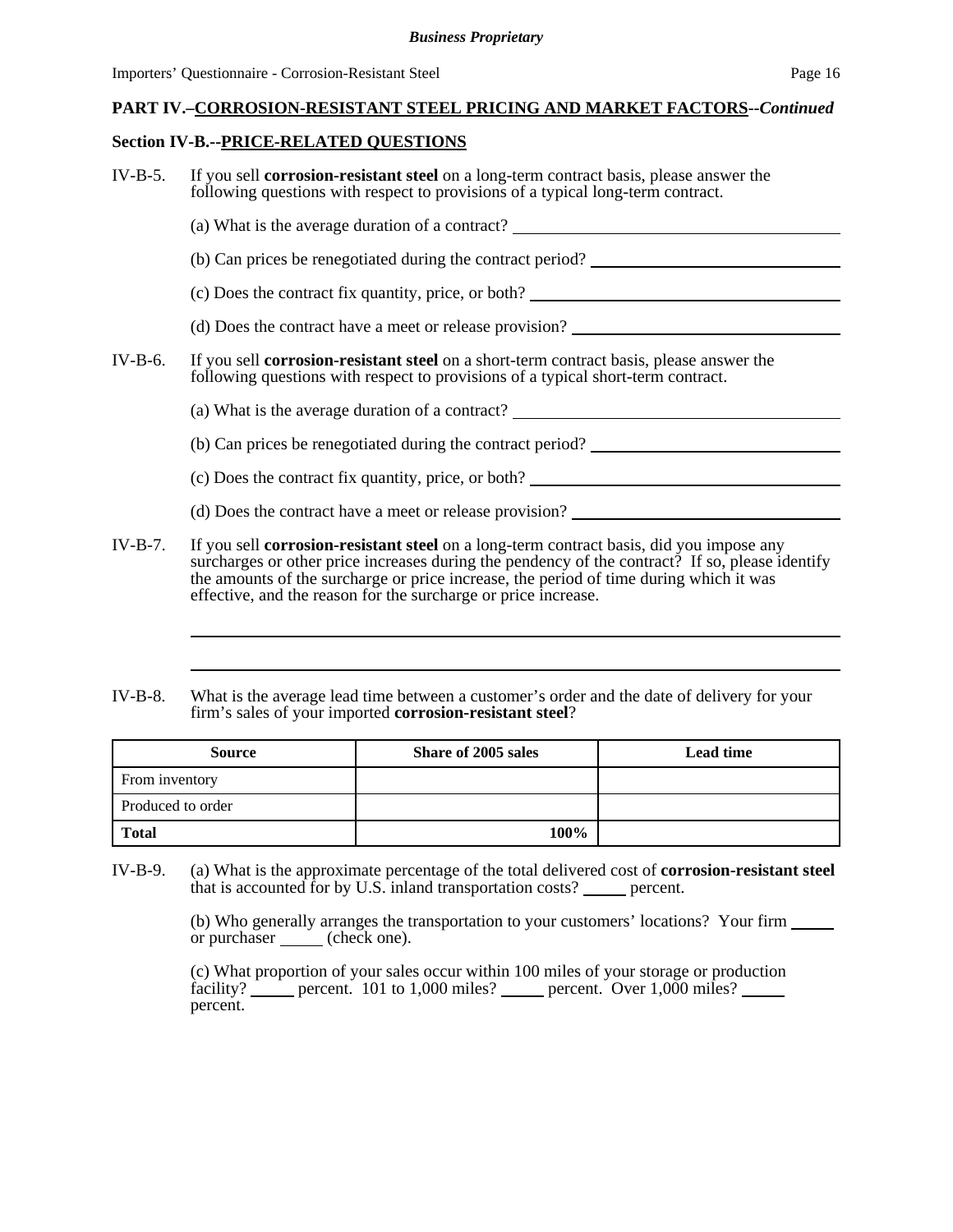#### *Business Proprietary*

Importers' Questionnaire - Corrosion-Resistant Steel Page 17

# **PART IV.–CORROSION-RESISTANT STEEL PRICING AND MARKET FACTORS--***Continued*

# **Section IV-B.--PRICE-RELATED QUESTIONS--***Continued*

| $IV-B-10.$ | What is the geographic market area in the United States served by your firm's corrosion-<br>resistant steel?<br>Midwest<br>Central Southwest<br><b>S</b> outheast<br>Northeast                                                                                                                               |
|------------|--------------------------------------------------------------------------------------------------------------------------------------------------------------------------------------------------------------------------------------------------------------------------------------------------------------|
|            | Mountains<br>Pacific Coast<br>$\sqrt{\frac{1}{1}}$ Contiguous U.S.<br>Other (listed below)                                                                                                                                                                                                                   |
| $IV-B-11.$ | Describe the three most common end uses of the <b>corrosion-resistant steel</b> that you import.<br>For each end-use product, what percentage of the total cost is accounted for by corrosion-<br>resistant steel?<br>End use<br>Share of total cost accounted for by<br>corrosion-resistant steel (percent) |
|            |                                                                                                                                                                                                                                                                                                              |
| $IV-B-12.$ | Have there been any changes in the end uses of <b>corrosion-resistant steel</b> since 2000?                                                                                                                                                                                                                  |
|            | Yes--Please describe.<br>No                                                                                                                                                                                                                                                                                  |
|            |                                                                                                                                                                                                                                                                                                              |
| $IV-B-13.$ | Do you anticipate any changes in terms of the end uses of <b>corrosion-resistant steel</b> in the<br>future?                                                                                                                                                                                                 |
|            | No<br><b>Yes--Please describe and identify the time period. Provide any</b><br>underlying assumptions, along with relevant portions of business plans or<br>other supporting documentation, that address this issue.                                                                                         |
|            |                                                                                                                                                                                                                                                                                                              |
| $IV-B-14.$ | (a) Please list in order of importance any products that may be substituted for <b>corrosion-</b><br>resistant steel.                                                                                                                                                                                        |
|            |                                                                                                                                                                                                                                                                                                              |
|            | (b) For each possible substitute product, please give examples of applications and end uses for<br>which they are substitutes.                                                                                                                                                                               |
|            | ,我们也不会有什么。""我们的人,我们也不会有什么?""我们的人,我们也不会有什么?""我们的人,我们也不会有什么?""我们的人,我们也不会有什么?""我们的人                                                                                                                                                                                                                             |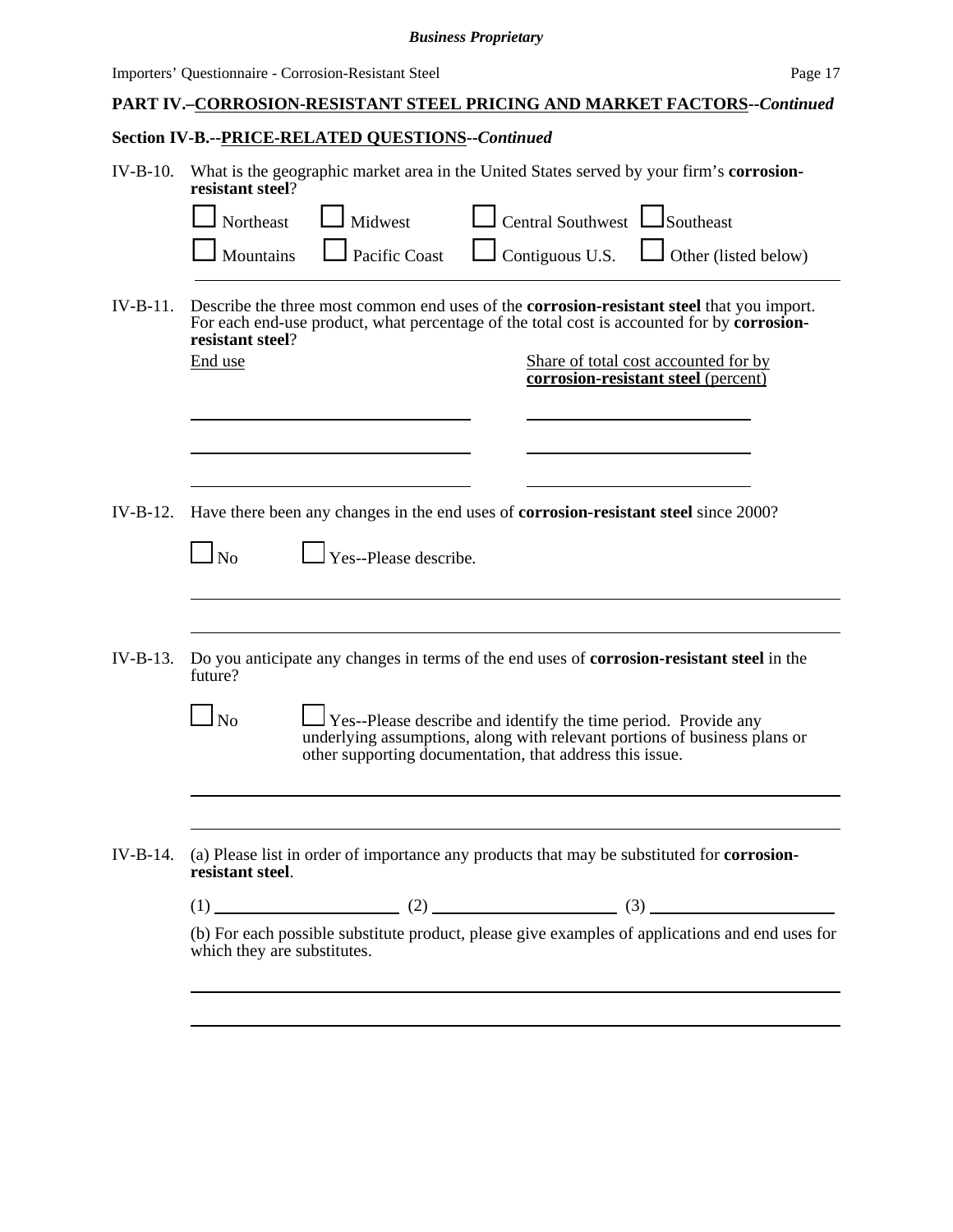# **PART IV.–CORROSION-RESISTANT STEEL PRICING AND MARKET FACTORS--***Continued* **Section IV-B.--PRICE-RELATED QUESTIONS--***Continued*

(c) Have changes in the prices of these products affected the price for **corrosion-resistant steel**?

|            | N <sub>o</sub>    | Yes-To what degree do changes in their prices affect the price for<br><b>corrosion-resistant steel?</b> Does this effect have a time lag? If so, how long<br>is the time lag for each substitute product? Does this vary by type of<br>corrosion-resistant steel or final end use?                                                                                                                                                                                                          |
|------------|-------------------|---------------------------------------------------------------------------------------------------------------------------------------------------------------------------------------------------------------------------------------------------------------------------------------------------------------------------------------------------------------------------------------------------------------------------------------------------------------------------------------------|
|            |                   |                                                                                                                                                                                                                                                                                                                                                                                                                                                                                             |
| $IV-B-15.$ |                   | Have there been any changes in the number or types of products that can be substituted for<br>corrosion-resistant steel since 2000?                                                                                                                                                                                                                                                                                                                                                         |
|            | $\blacksquare$ No | $\Box$ Yes--Please explain.                                                                                                                                                                                                                                                                                                                                                                                                                                                                 |
|            |                   |                                                                                                                                                                                                                                                                                                                                                                                                                                                                                             |
| IV-B-16.   |                   | Do you anticipate any changes in terms of the substitutability of other products for <b>corrosion-</b><br>resistant steel in the future?                                                                                                                                                                                                                                                                                                                                                    |
|            | $\Box$ No         | <b>Yes--Please describe.</b> Provide any underlying assumptions, along with<br>relevant portions of business plans or other supporting documentation, that<br>address this issue.                                                                                                                                                                                                                                                                                                           |
|            |                   |                                                                                                                                                                                                                                                                                                                                                                                                                                                                                             |
| IV-B-17.   |                   | To what extent have changes in the prices of raw materials affected your firm's selling prices<br>for corrosion-resistant steel since 2000? Also discuss anticipated changes in raw material<br>costs in the future, identifying the time period(s) involved and the factor(s) that you believe<br>would be responsible for such changes. Provide any underlying assumptions, along with<br>relevant portions of business plans or other supporting documentation, that address this issue. |
|            |                   |                                                                                                                                                                                                                                                                                                                                                                                                                                                                                             |
| IV-B-18.   |                   | Have any changes occurred in any other factors affecting supply (e.g., changes in availability<br>or prices of energy or labor; transportation conditions; production capacity and/or methods of<br>production; technology; export markets; or alternative production opportunities) that affected<br>the availability of <b>corrosion-resistant steel</b> in the U.S. market since 2000?                                                                                                   |
|            | $\Box$ No         | Yes--Please note the time period(s) of any such changes, the factors(s)<br>involved, and the impact such changes had on your shipment volumes and<br>prices.                                                                                                                                                                                                                                                                                                                                |
|            |                   |                                                                                                                                                                                                                                                                                                                                                                                                                                                                                             |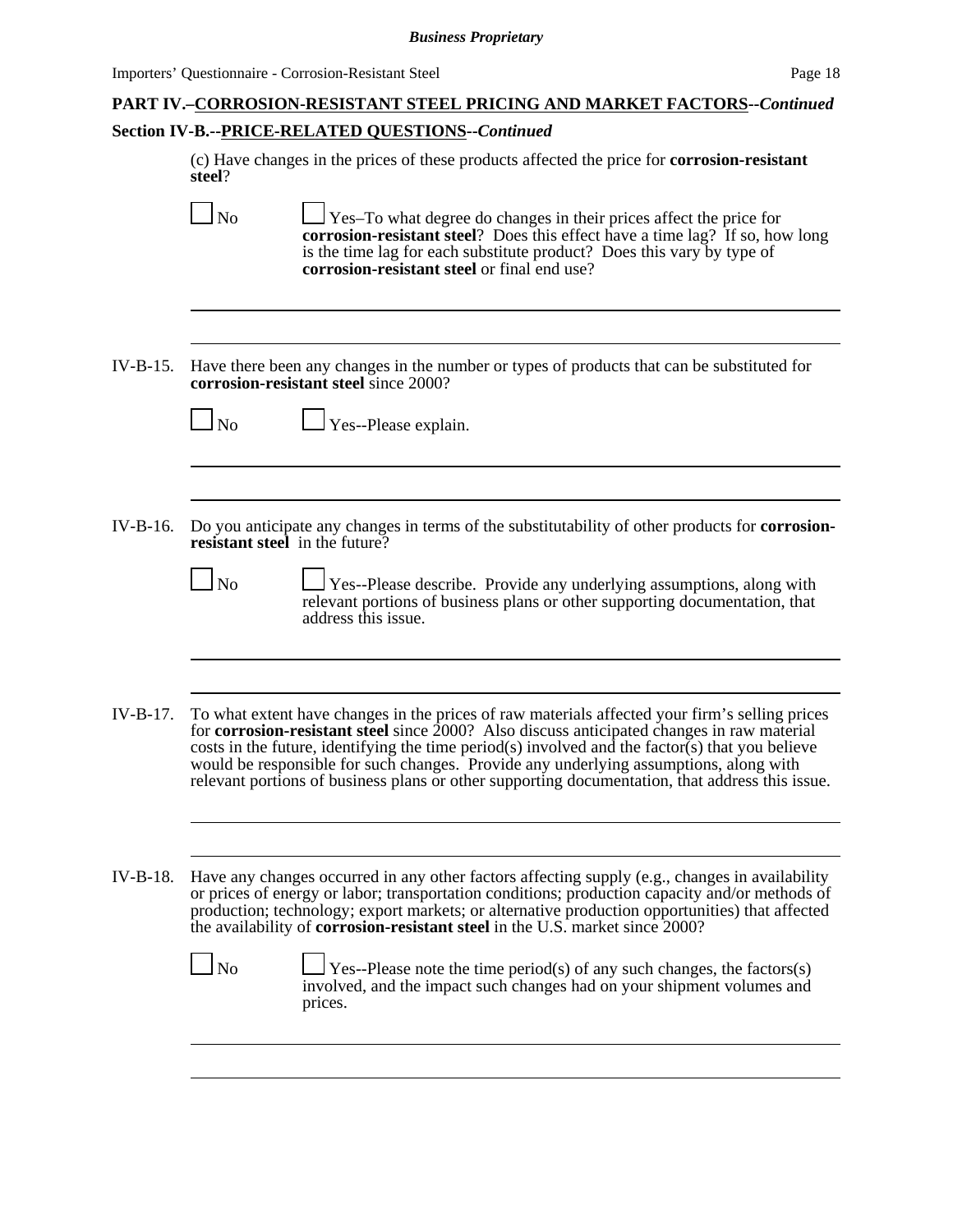# **PART IV.–CORROSION-RESISTANT STEEL PRICING AND MARKET FACTORS--***Continued*

# **Section IV-B.--PRICE-RELATED QUESTIONS--***Continued*

| $IV-B-19$ . | Has your firm refused, declined, or been unable to supply <b>corrosion-resistant steel</b> since<br>2000? (Examples include placing customers on allocation or "controlled order entry,"<br>declining to accept new customers or renew existing customers, delivering less than the<br>quantity promised, being unable to meet timely shipment commitments, etc.)<br>$\Box$ No<br>Yes--Please note and document the time period(s) (i.e. month and year),<br>country of origin, and the customer involved; and the amount and type of<br>product involved.               |  |
|-------------|--------------------------------------------------------------------------------------------------------------------------------------------------------------------------------------------------------------------------------------------------------------------------------------------------------------------------------------------------------------------------------------------------------------------------------------------------------------------------------------------------------------------------------------------------------------------------|--|
|             |                                                                                                                                                                                                                                                                                                                                                                                                                                                                                                                                                                          |  |
| $IV-B-20.$  | (a) Do you anticipate any changes in terms of the availability of corrosion-resistant steel in<br>the U.S. market in the future?                                                                                                                                                                                                                                                                                                                                                                                                                                         |  |
|             | $\Box$ No Change<br>$\Box$ Decrease<br>Increase                                                                                                                                                                                                                                                                                                                                                                                                                                                                                                                          |  |
|             | (b) If you anticipate changes in supply, please identify the changes including the time period<br>and the impact of such changes on shipment volumes and prices. Provide any underlying<br>assumptions, along with relevant portions of business plans or other supporting<br>documentation, that address this issue.                                                                                                                                                                                                                                                    |  |
|             |                                                                                                                                                                                                                                                                                                                                                                                                                                                                                                                                                                          |  |
| $IV-B-21$ . | Has the availability of <b>NONSUBJECT</b> imported <b>corrosion-resistant steel</b> changed since<br>2000?                                                                                                                                                                                                                                                                                                                                                                                                                                                               |  |
|             | $\Box$ Yes--Please explain.<br>$\Box$ No                                                                                                                                                                                                                                                                                                                                                                                                                                                                                                                                 |  |
|             |                                                                                                                                                                                                                                                                                                                                                                                                                                                                                                                                                                          |  |
| $IV-B-22.$  | Describe how easily your firm can shift its sales of <b>corrosion-resistant steel</b> between the<br>U.S. market and alternative country markets. In your discussion, please describe any<br>contracts, other sales arrangements, or other constraints that would prevent or retard your firm<br>from shifting corrosion-resistant steel between the U.S. and alternative country markets<br>within a 12-month period. Provide any underlying assumptions, along with relevant portions<br>of business plans or other supporting documentation, that address this issue. |  |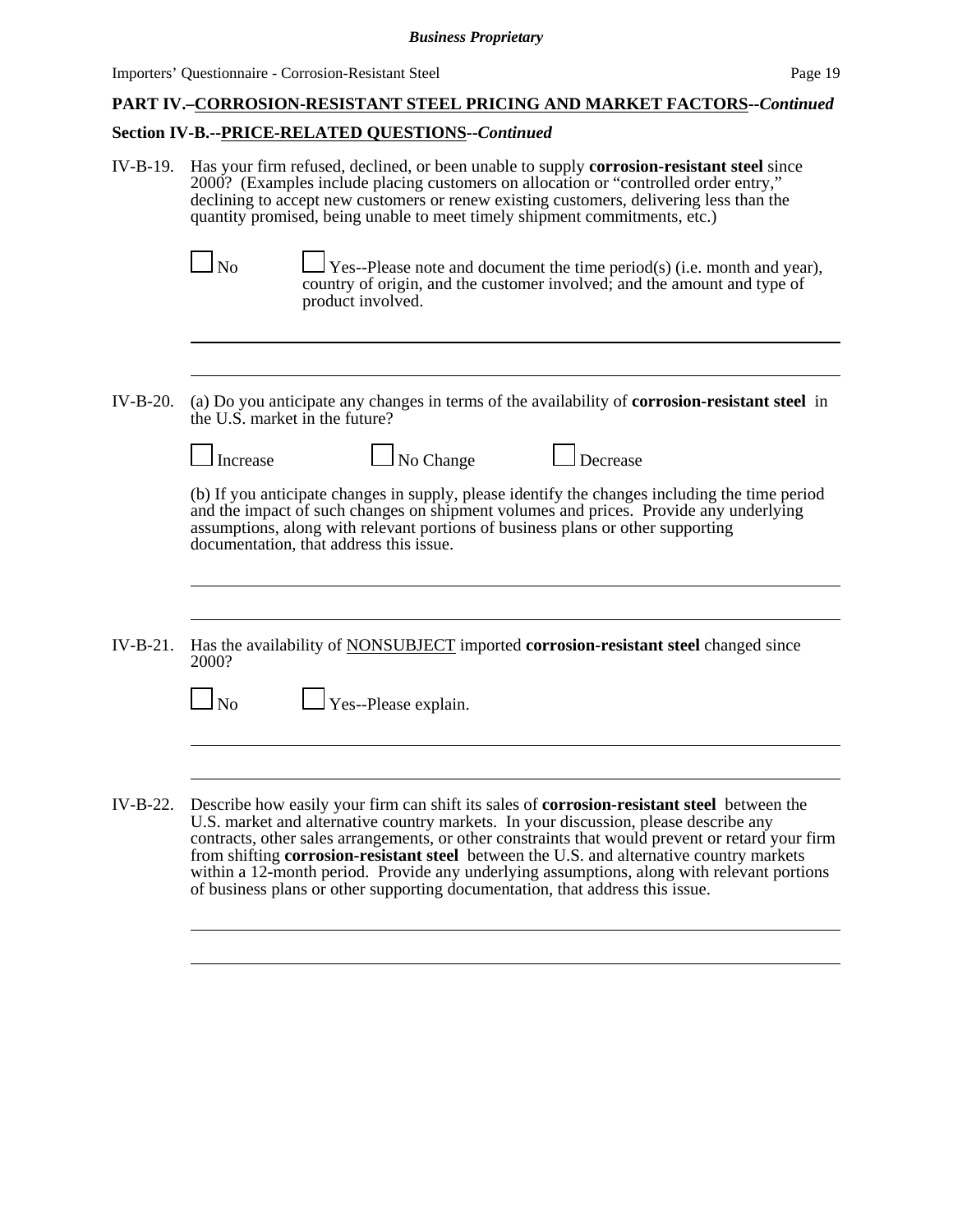# **PART IV.–CORROSION-RESISTANT STEEL PRICING AND MARKET FACTORS--***Continued*

# **Section IV-B.--MARKET FACTORS**

| IV-B-23. | Have there been any significant changes in the product range, product mix, or marketing<br>(including sales over the internet) of <b>corrosion-resistant steel</b> since 2000?                                                                                                                                                                                                                         |
|----------|--------------------------------------------------------------------------------------------------------------------------------------------------------------------------------------------------------------------------------------------------------------------------------------------------------------------------------------------------------------------------------------------------------|
|          | $\Box$ Yes--Please describe and quantify if possible.<br>$\Box$ No                                                                                                                                                                                                                                                                                                                                     |
| IV-B-24. | Do you anticipate any changes in terms of the product range, product mix, or marketing<br>(including sales over the internet) of corrosion-resistant steel in the future? Provide any<br>underlying assumptions, along with relevant portions of business plans or other supporting<br>documentation, that address this issue.<br>$\Box$ No<br>$\Box$ Yes--Please identify, including the time period. |
| IV-B-25. | (a) Is the corrosion-resistant steel market subject to business cycles or conditions of<br>competition distinctive to corrosion-resistant steel?<br>$\Box$ No<br>Yes--Please explain and provide estimates of the duration of any such cycle.                                                                                                                                                          |
|          | (b) Has the emergence of new markets for <b>corrosion-resistant steel</b> affected the business<br>cycle or conditions of competition distinctive to corrosion-resistant steel?<br>$\Box$ No                                                                                                                                                                                                           |
| IV-B-26. | $\Box$ Yes--Please explain any such changes.<br>(a) How has demand within the United States for corrosion-resistant steel changed since<br>2000 (including the effects from any weather-related events)?                                                                                                                                                                                               |
|          | $\Box$ Unchanged<br>Increased<br>Decreased<br>What were the principal factors affecting changes in demand?                                                                                                                                                                                                                                                                                             |
|          |                                                                                                                                                                                                                                                                                                                                                                                                        |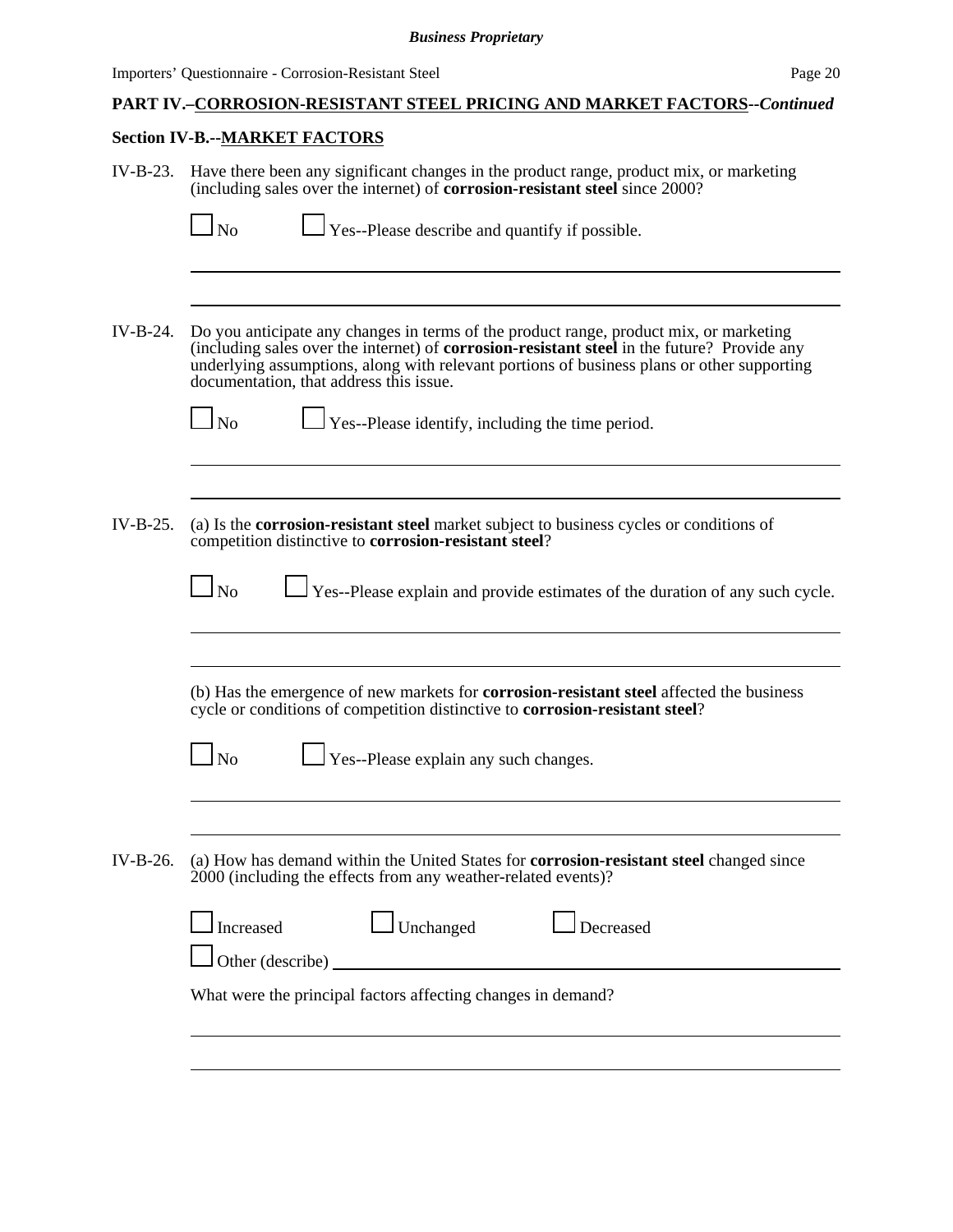#### *Business Proprietary*

| <b>PART IV.-CORROSION-RESISTANT STEEL PRICING AND MARKET FACTORS--Continued</b> |  |
|---------------------------------------------------------------------------------|--|
|                                                                                 |  |

## **Section IV-B.--MARKET FACTORS--***Continued*

|          | (b) How has demand outside the United States, if known, for <b>corrosion-resistant steel</b><br>changed since 2000?<br>$\Box$ Unchanged<br>$\Box$ Decreased<br>Increased<br>Other (describe)<br>What were the principal factors affecting changes in demand?                                                                                                                                   |  |  |  |  |  |  |
|----------|------------------------------------------------------------------------------------------------------------------------------------------------------------------------------------------------------------------------------------------------------------------------------------------------------------------------------------------------------------------------------------------------|--|--|--|--|--|--|
| IV-B-27. | Do you anticipate any future changes in <b>corrosion-resistant steel</b> demand in the United States<br>and, if known, the rest of the world?<br>$\Box$ No<br>Yes--Please describe and identify the time period. Provide any<br>underlying assumptions, along with relevant portions of business plans or<br>other supporting documentation, that address this issue.                          |  |  |  |  |  |  |
| IV-B-28. | Please compare market prices of <b>corrosion-resistant steel</b> in U.S. and non-U.S. markets, if<br>known. Provide specific information as to time periods and regions for any price<br>comparisons.                                                                                                                                                                                          |  |  |  |  |  |  |
| IV-B-29. | Please provide as a separate attachment to this request any studies, surveys, etc. that you are<br>aware of that quantify and/or otherwise discuss <b>corrosion-resistant steel</b> supply (including<br>production capacity and capacity utilization) and demand in (1) the United States, (2) each of<br>the other major producing/consuming countries, including Australia, Canada, France, |  |  |  |  |  |  |

the other major producing/consuming countries, including Australia, Canada, France, Germany, Japan, and Korea, and (3) the world as a whole. Of particular interest is such data from 2000 to the present and forecasts for the future.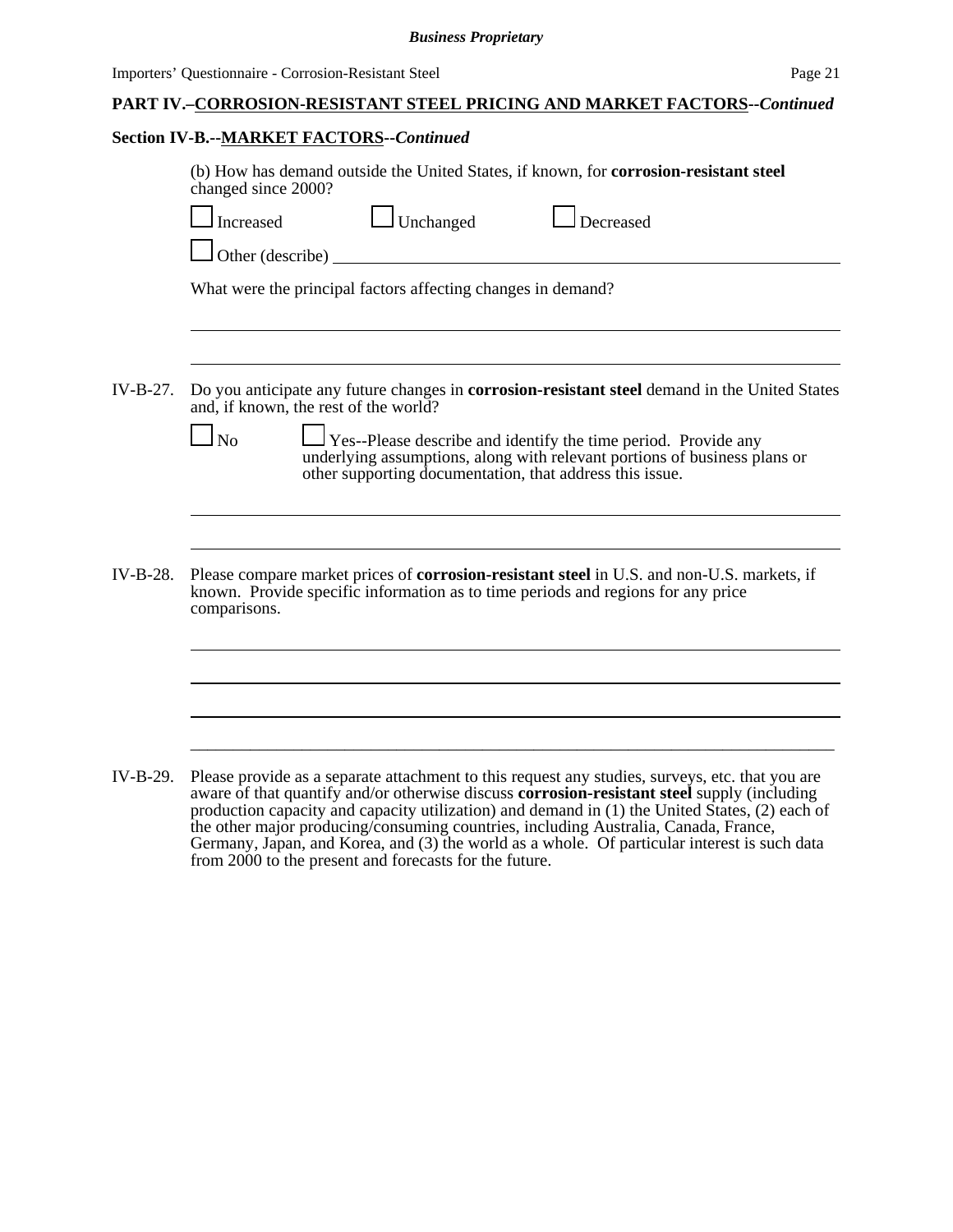# **PART IV.–CORROSION-RESISTANT STEEL PRICING AND MARKET FACTORS--***Continued*

# **Section IV-B.--MARKET FACTORS--***Continued*

| IV-B-30. | Are your exports of <b>corrosion-resistant steel</b> subject to any tariff or non-tariff barriers to<br>trade in other countries? |                                                                                                                                                                                                     |  |  |  |  |
|----------|-----------------------------------------------------------------------------------------------------------------------------------|-----------------------------------------------------------------------------------------------------------------------------------------------------------------------------------------------------|--|--|--|--|
|          |                                                                                                                                   | $\Box$ Yes--Please list the countries and describe any such barriers and any<br>significant changes in such barriers that have occurred since 2000, or that are<br>expected to occur in the future. |  |  |  |  |
|          |                                                                                                                                   |                                                                                                                                                                                                     |  |  |  |  |
|          | IV-B-31. Does your firm sell <b>corrosion-resistant steel</b> over the internet?                                                  |                                                                                                                                                                                                     |  |  |  |  |
|          |                                                                                                                                   | Yes--Please describe, noting the estimated percentage of your firm's total<br>sales of <b>corrosion-resistant steel</b> in 2005 accounted for by internet sales.                                    |  |  |  |  |
|          |                                                                                                                                   |                                                                                                                                                                                                     |  |  |  |  |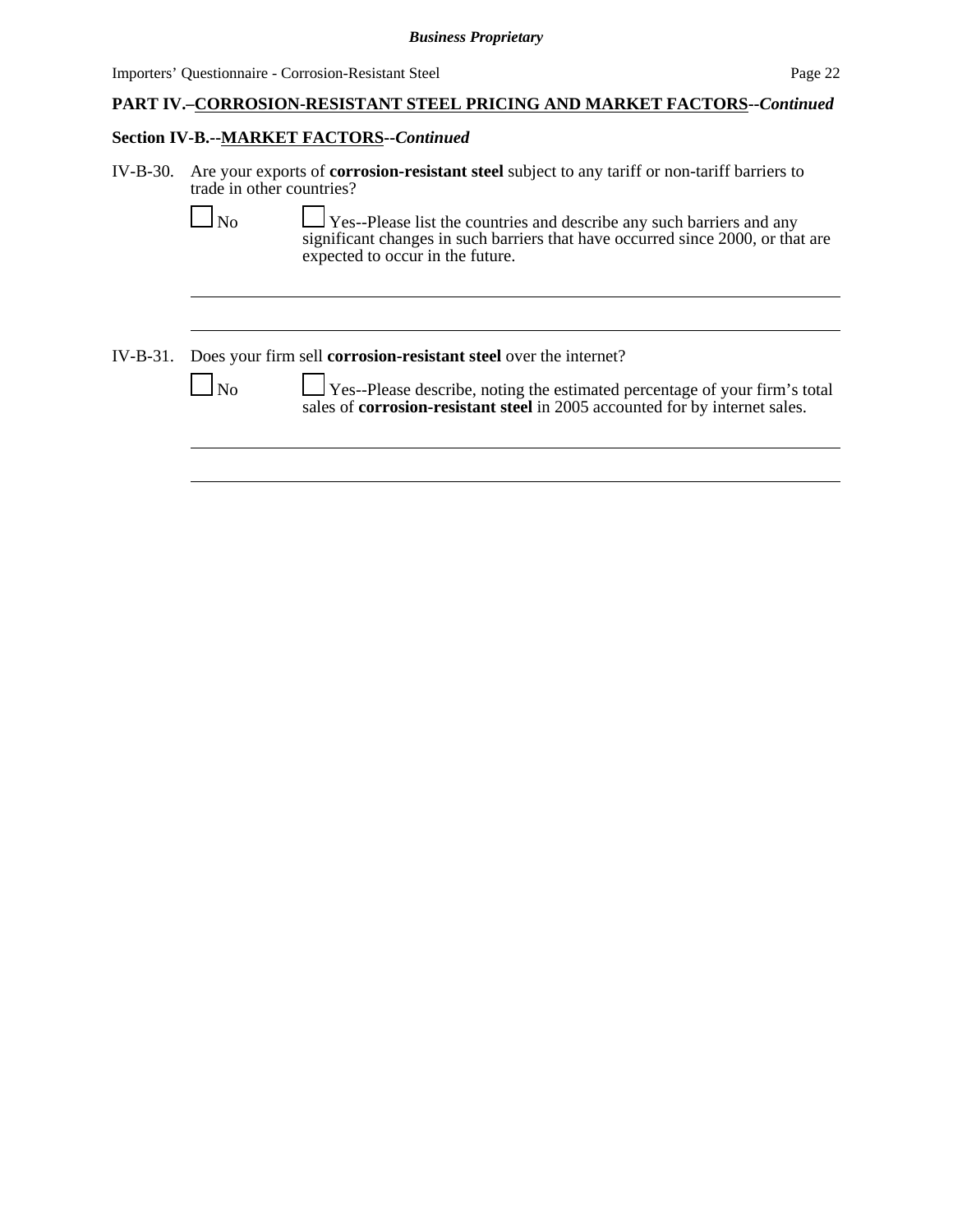# **PART IV.–CORROSION-RESISTANT STEEL PRICING AND MARKET FACTORS--***Continued*

## **Section IV-B.--PRICE-RELATED QUESTIONS--***Continued*

| IV-B-32. Is corrosion-resistant steel produced in the United States and in other countries used<br>interchangeably (i.e., can it physically be used in the same applications)? Please indicate below, using<br>"A" to indicate that the products from a specified country-pair are <i>always</i> interchangeable, "F" to<br>indicate that the products are <i>frequently</i> interchangeable, "S" to indicate that the products are<br>sometimes interchangeable, "N" to indicate that the products are <i>never</i> interchangeable, and "0" to<br>indicate no familiarity with products from a specified country-pair. <sup>1</sup> |                                |           |        |               |         |       |       |                    |  |
|---------------------------------------------------------------------------------------------------------------------------------------------------------------------------------------------------------------------------------------------------------------------------------------------------------------------------------------------------------------------------------------------------------------------------------------------------------------------------------------------------------------------------------------------------------------------------------------------------------------------------------------|--------------------------------|-----------|--------|---------------|---------|-------|-------|--------------------|--|
| Country-<br>pair                                                                                                                                                                                                                                                                                                                                                                                                                                                                                                                                                                                                                      | <b>United</b><br><b>States</b> | Australia | Canada | <b>France</b> | Germany | Japan | Korea | Other<br>countries |  |
| <b>United</b><br><b>States</b>                                                                                                                                                                                                                                                                                                                                                                                                                                                                                                                                                                                                        |                                |           |        |               |         |       |       |                    |  |
| <b>Australia</b>                                                                                                                                                                                                                                                                                                                                                                                                                                                                                                                                                                                                                      |                                |           |        |               |         |       |       |                    |  |
| Canada                                                                                                                                                                                                                                                                                                                                                                                                                                                                                                                                                                                                                                |                                |           |        |               |         |       |       |                    |  |
| <b>France</b>                                                                                                                                                                                                                                                                                                                                                                                                                                                                                                                                                                                                                         |                                |           |        |               |         |       |       |                    |  |
| <b>Germany</b>                                                                                                                                                                                                                                                                                                                                                                                                                                                                                                                                                                                                                        |                                |           |        |               |         |       |       |                    |  |
| <b>Japan</b>                                                                                                                                                                                                                                                                                                                                                                                                                                                                                                                                                                                                                          |                                |           |        |               |         |       |       |                    |  |
| Korea                                                                                                                                                                                                                                                                                                                                                                                                                                                                                                                                                                                                                                 |                                |           |        |               |         |       |       |                    |  |
| <sup>1</sup> For any country-pair producing corrosion-resistant steel that is <i>sometimes or never</i> used interchangeably, please explain<br>the factors that limit or preclude interchangeable use:                                                                                                                                                                                                                                                                                                                                                                                                                               |                                |           |        |               |         |       |       |                    |  |
|                                                                                                                                                                                                                                                                                                                                                                                                                                                                                                                                                                                                                                       |                                |           |        |               |         |       |       |                    |  |
|                                                                                                                                                                                                                                                                                                                                                                                                                                                                                                                                                                                                                                       |                                |           |        |               |         |       |       |                    |  |
|                                                                                                                                                                                                                                                                                                                                                                                                                                                                                                                                                                                                                                       |                                |           |        |               |         |       |       |                    |  |
|                                                                                                                                                                                                                                                                                                                                                                                                                                                                                                                                                                                                                                       |                                |           |        |               |         |       |       |                    |  |
|                                                                                                                                                                                                                                                                                                                                                                                                                                                                                                                                                                                                                                       |                                |           |        |               |         |       |       |                    |  |
|                                                                                                                                                                                                                                                                                                                                                                                                                                                                                                                                                                                                                                       |                                |           |        |               |         |       |       |                    |  |
|                                                                                                                                                                                                                                                                                                                                                                                                                                                                                                                                                                                                                                       |                                |           |        |               |         |       |       |                    |  |
|                                                                                                                                                                                                                                                                                                                                                                                                                                                                                                                                                                                                                                       |                                |           |        |               |         |       |       |                    |  |